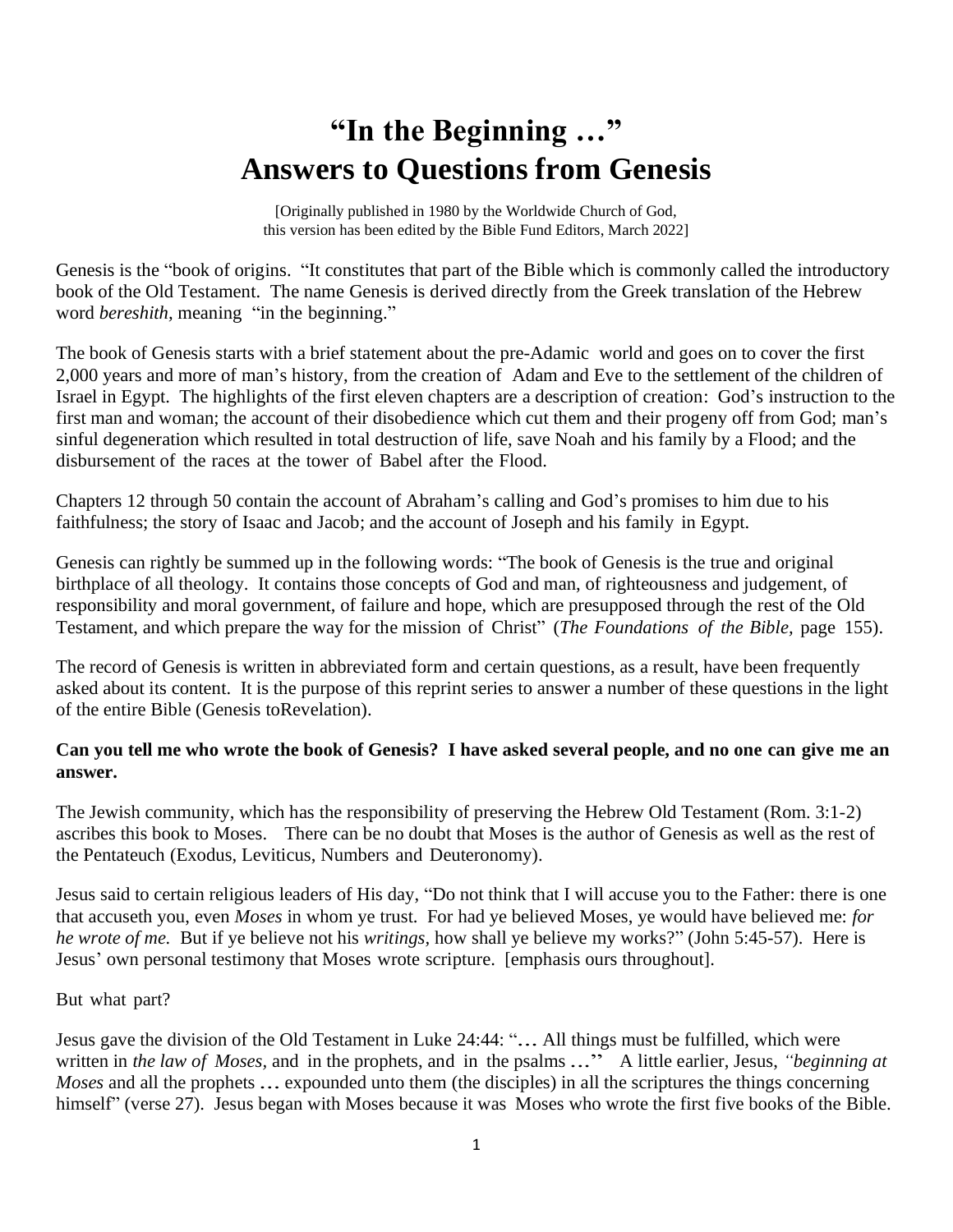This does not, however, preclude the fact that Joshua and later prophets added further comments to the law as Moses wrote it. See Deuteronomy 34:5-12 for the account of Moses' death. Also, Genesis 14:14 where the later name Dan is used instead of Laish (Judg. 18:29).

# **You say the English word "God" in Genesis 1:1 is translated from the Hebrew word** *Elohim.* **Could you tell me what the name Elohim means?**

Elohim is a uniplural noun. It is similar to such English words as group, church, crowd, family or organization. Take, for example, the word church. We find in 1 Corinthians 12:20 that there is only ONE church – the "one body" yet composed of "many members." Even though it takes many persons to constitute the church, it is not many churches – it is only the one church!

A family is made up of more than one person, yet only the one family. In like manner, God is not merely one person, but a Family. God is the supreme divine Family which rules the universe! The whole Gospel Jesus brought to mankind is, merely, the good news of the Kingdom of God. That Kingdom is a Family – a ruling divine Family into which humans may be born!

## My granddaughter is eight years old and she wants to know "Where did God come from?" First, I would **appreciate your giving me an answer.**

We are used to living in a limited world. Everything around us has limitations – beginnings and endings. We are aware of infants being born. We are aware of grandparents dying. We observe animals, plants and insects beginning life. We see their lives come to an end. We speak of the birth and the death of civilizations, of storms, volcanoes and comets.

We are accustomed to seeing things get old. Clothing and furniture wear out. Automobiles fall apart. Buildings deteriorate. Our bodies become wrinkled and slow.

To mortal man everything has a beginning, a period of usefulness and an end. We mark this progression of events on our clocks and calendars. To us, only what is measurable by hours, days and years seems to have real significance.

So, when we hear that God is eternal, that He always has been and always will be, our minds balk. The words tend to be meaningless because we have nothing familiar to relate them to. And that is just the problem: we are trying to relate what cannot be related in physical terms. We are trying to apply the limitations of the *physical* existence we know to the unlimited *spiritual* plane on which God lives. The two cannot be compared.

Our minds can encompass an hour,a century, a millennium, but they cannot grasp eternity. They are not big enough to fully comprehend spiritual existence. We can't even fully comprehend the physical universe!

As an illustration, let's consider for a moment what God has created. Astronomers estimate that 100,000 million galaxies each with 100,000 million stars dot the universe. And who knows how many planets and moons? God says He counts and names them all (Ps. 147:4).

Now if we allow God one full second by our reckoning of time to count and name each star in the heavens, do you know how long it would take Him to name them all? Working nonstop, by our clocks and calendars, it would take more than 300,000 billion years just to count and name them. How long must it have taken Him to design and create all those stars?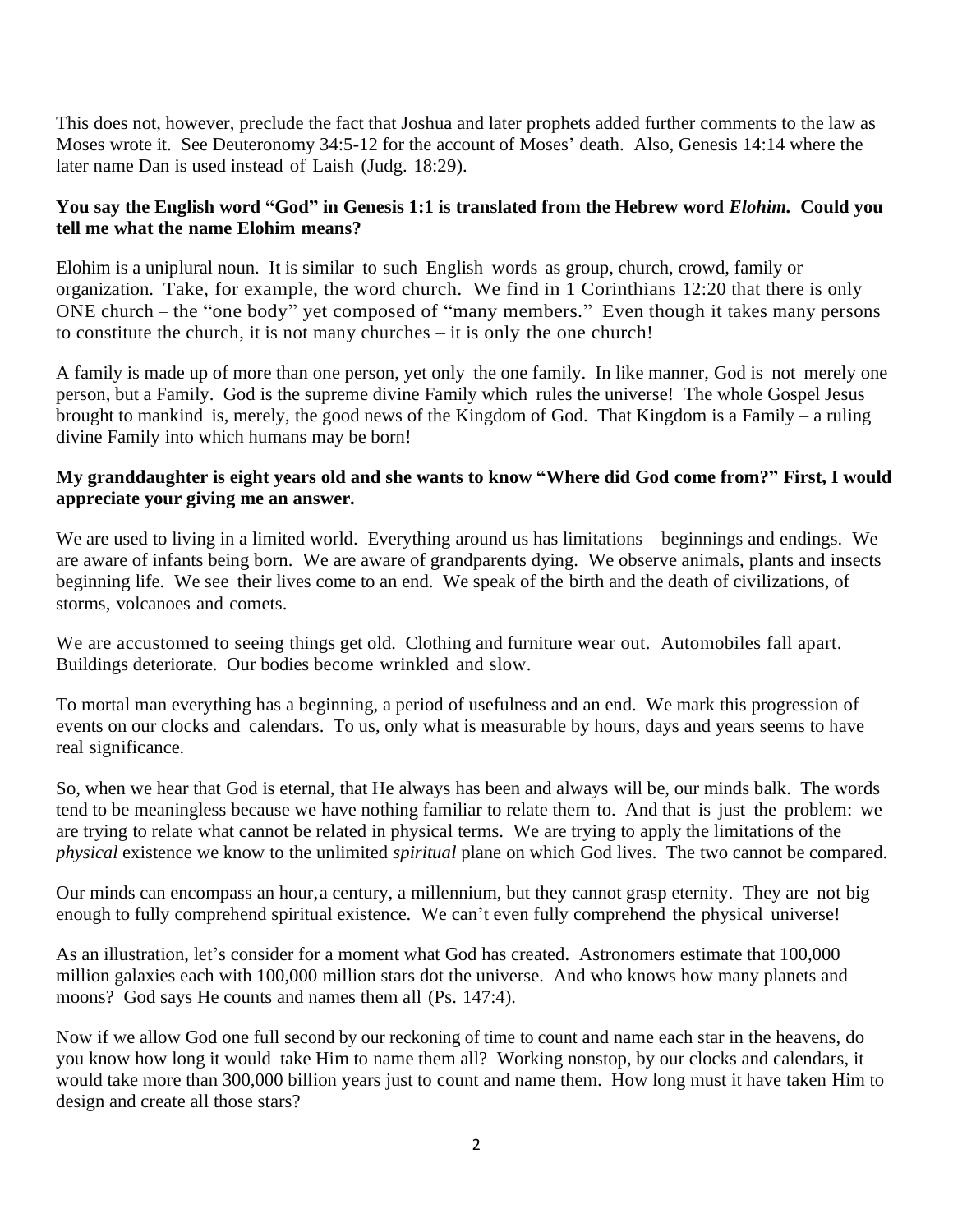To us these figures are inconceivable. But not to God. God is eternal. One of His names in Hebrew is *Yahweh* – the "Ever-living One." The Creator is not bound by the laws of space and time as we are. While men are able to theorize about time warps and the relation of energy to the speed of light, God masters it all. To Him, according to His wishes, "one day...is as a thousand years, and a thousand years as one day" (2 Pet.3:8).

God "inhabits eternity" (Isa. 57:15).That is to say, He comfortably dwells in what we might think of as beginning-less and endless time. Genesis 1:1 and John 1:1 show that at whatever point in the past we wish to consider as the beginning – no matter how far back we try to stretch our finite minds – God already existed. "In the beginning God *.*.."

Where did God come from? He didn't "come from" anywhere. He was always there!

#### **Many of your articles effectively refute evolution and support the Bible. Yet you seem to believe the earth is a lot older than the 6,000 years that the Bible indicates. Isn't this a contradiction?**

The Bible reveals that God is the creator of heaven and earth "and all that in them is" (Gen. 1:1; Ex. 20:11). The evidence from modern biology, geology, and paleontology supports a special creation. The theories of evolution or theistic evolution are based on erroneous interpretations of that evidence.

The Bible, however, does not say *when* the original creation of the earth took place. Scientific evidence based on studies of radiometric dating, geological stratigraphy and ecological succession demonstrate the earth is not merely 6,000 years old, but very old indeed.

Some people have attempted to figure out the date of creation based on the biblical ages of the patriarchs (for example, the famous Usher dated creation at 4004 B.C.) But the date of the creation of man is not connected with the age of the earth. Adam was created nearly 6,000 years ago; the earth is much older. In fact, you may be surprised to learn that the pre-Adamic world was at one time inhabited by angelic beings! (See the next two questions.)

The exact age of the earth is not revealed in Scripture. When the Bible is correctly understood, there is nothing to keep one from accepting factual scientific evidence for determining the age of the earth.

## **It is my understanding that verses 1 and 2 of Genesis, chapter 1, explain the creation of the earth. Yet, you say these verses describe events which happened** *before* **the seven day "creation week." Can you prove your belief from the Bible?**

Yes, we can! The Hebrew words for "without form and void" (Gen. 1:2) are *tohu* and *bohu.* Translated into English they mean chaotic, in confusion, waste, empty. Why would God create the earth in disorder and then have to straighten it out? That wouldn't make sense! The Hebrew word for "created" used in Genesis 1:1 implies that the creation was a perfected work. It implies order and system, not chaos or confusion! We read in 1 Corinthians 14:33 that "God is *not* the author of confusion." God is the author of peace. He is the author of law and order.

God told Job that the angels shouted for joy when the earth was created (Job 38:4, 7). This is further indication that when God created the earth, He created it useful and beautiful.

Conclusive proof is found in Isaiah 45:18. Notice: "For thus saith the Eternal that created the heavens; God himself that formed the earth and made it; he hath established it, he created it *not* in vain ..." "In vain" is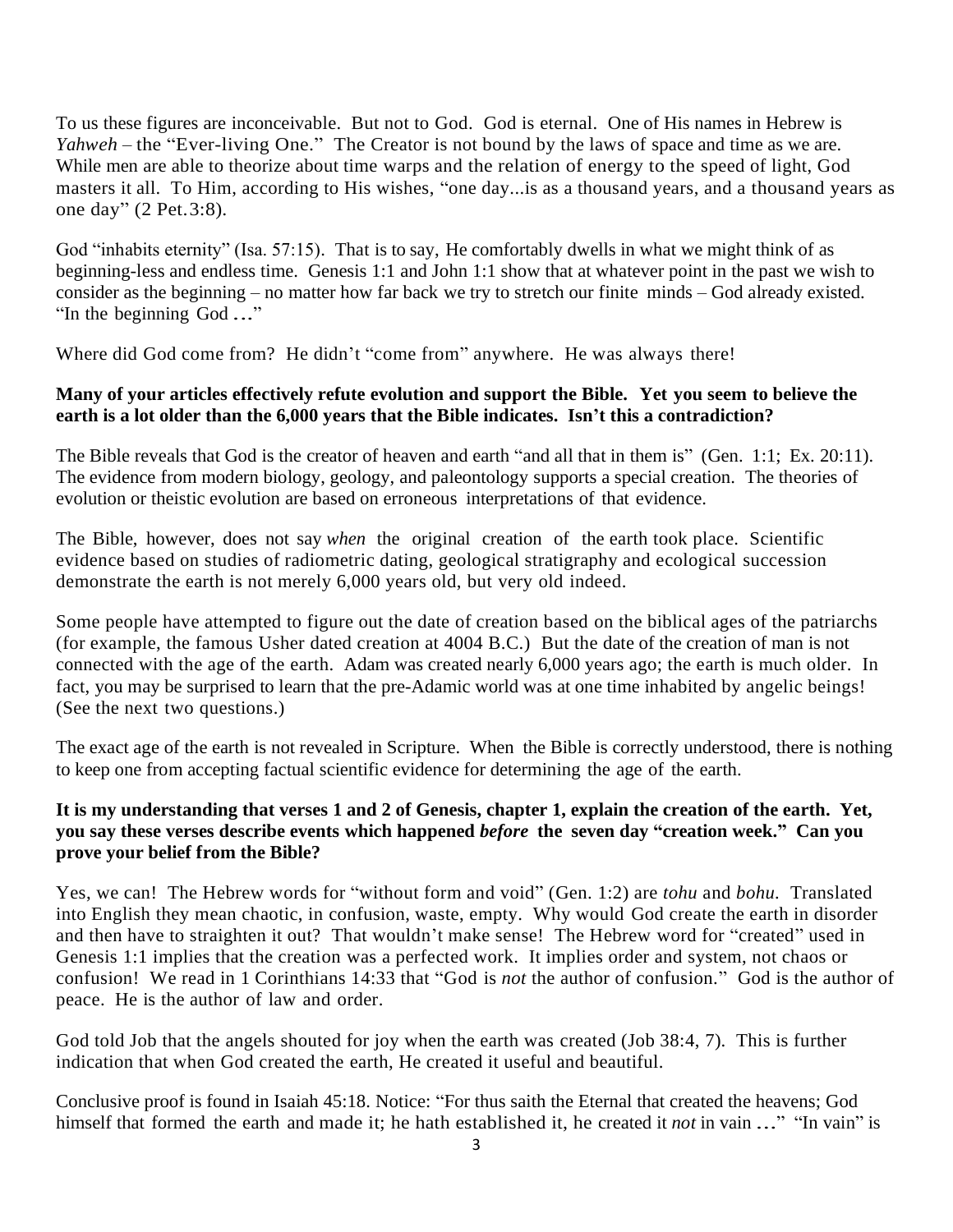an inappropriate translation. The original Hebrew word is *tohu.* This is the same identical Hebrew word used in Genesis 1:2 meaning "confusion" or "emptiness" or "waste" – a result of disorder, a result of violation of law. Thus, this verse is a plain statement that when God created the earth it was not *tohu* – *in* a state of confusion and disorder. It became that way long before the seven day "creation week," which actually begins in verse 3.

An added point of evidence is verse 2 of Genesis 1. Here the English word translated "was," is from the Hebrew word *hayah*. This word is translated "became" in Genesis 2:7, 9:15 and 19:26. In the first three chapters of the Bible, and many other places where you find the Hebrew word *hayah,* it denotes a condition that was *different* from a former condition. In other words, the earth "became" chaotic. It had not always been that way. What caused it to become chaotic? See the next question.

#### **In one of your publications, I read that the earth was originally inhabited by angels. Please explain.**

Consider John 1:1: "In the beginning was the Word, and the Word was with God, and the Word was God."

That is the very earliest prehistoric record. It could have been millions or thousands of millions of years ago. The two eternally living Spirit Personages, who together constituted the ONE God, were ALONE in empty space. There was no physical universe – YET!

But, even as man thinks, and designs and plans before making – so did God conceive the plan and design to create angels – immortal spirit beings, composed wholly of spirit.

God created angels before creating the earth. We know they had been created prior to the earth because they sang together and shouted for joy at earth's creation (Job 38:4-7).

Angels were the first thinking, reasoning, separate entities created by God. They were created with minds – ability to know, reason, make choices. But their creation could not be *a finished* creation until  $CHARACTER - good or evil - was developed in them.$ 

God initially INSTRUCTED them in HIS WAY – that of righteous character. It was THE WAY of God's spiritual law – the basis of God's GOVERNMENT.

Apparently, God placed **a third** of the angels He had created on earth. They were given opportunity to share in God's creating activities by FINISHING the earth – working in and with its many elements, improving, beautifying, completing it.

Instead of improving, beautifying and completing the earth, however, the angels rebelled and brought it to desolation and ruin (Gen. 1:2). See also Revelation 12:4 and Jude 1:6.

#### **Where did the devil and his demons come from?**

The third of the angels (Rev. 12:4) inhabiting the earth before man (see previous question) sinned (2 Pet. 2:4). Their leader, the super-archangel Lucifer (Isa. 14:12-14) had been perfect in all his ways from the day of his initial creation, till iniquity – lawlessness – was found in him. "Thus saith the Lord God; Thou sealest up the sum, full of wisdom, and perfect in beauty. Thou hast been in Eden the garden of God; every previous stone was thy covering... in the day that thou wast created. Thou art the anointed cherub that covereth; and I have set thee so: thou wast upon the holy mountain of God; thou hast walked up and down in the midst of the stones of fire. *Thou wast perfect* in thy ways from the day that thou wast created,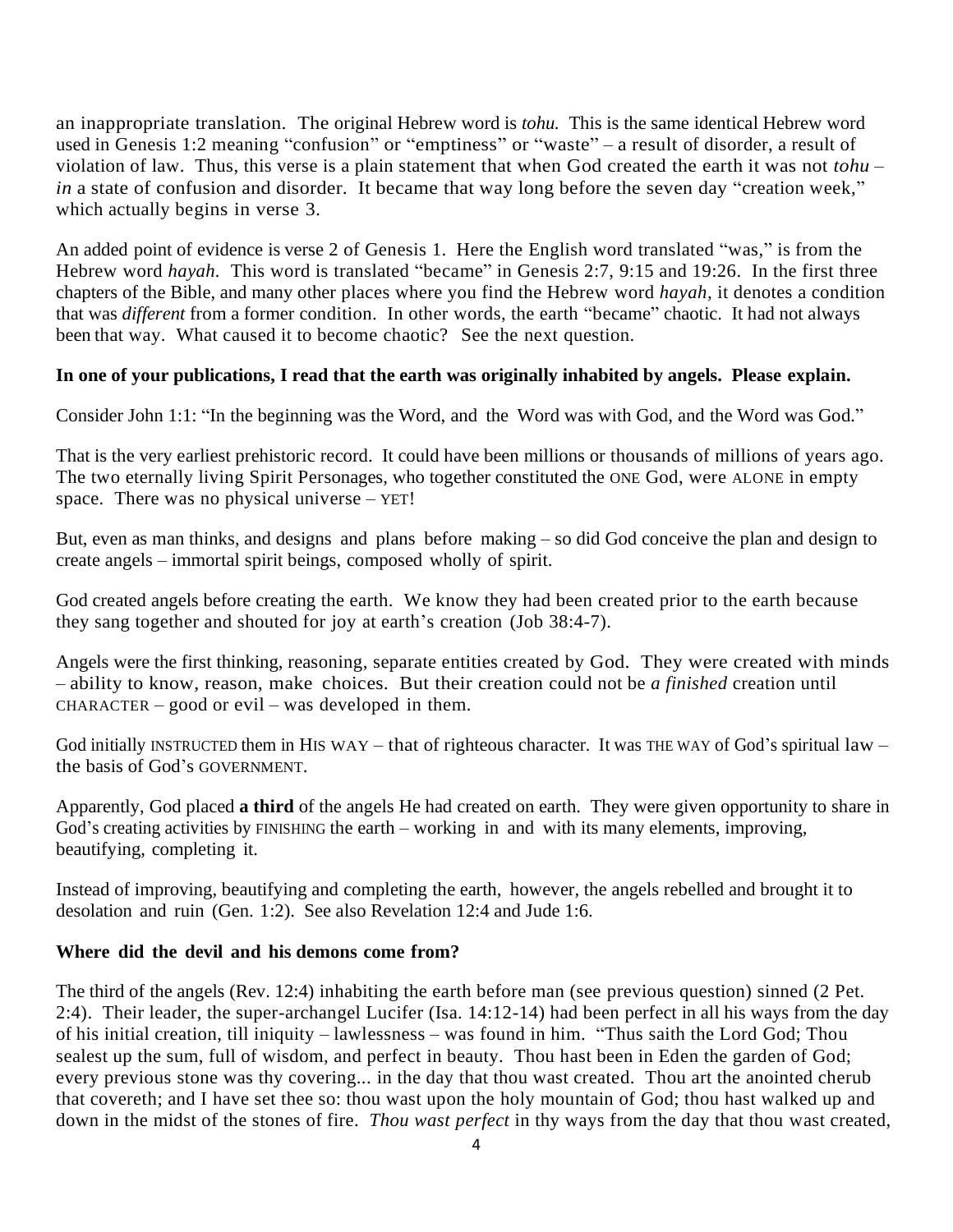*till* iniquity was found in thee" (Ezek. 28:12-15).

Lucifer was not satisfied with rule over only the one planet – as the testing ground to prepare him for *all* planets. He wanted to rule all at once. He said, "*.*.. I will exalt my throne above the stars of God *.*.." (Isa. 14:13). He had been created with exceeding beauty, which "lifted up his heart" in vanity (Ezek. 28:17). He became lustful, jealous, and envious of God, decided on a WAR of invasion,attempting to overthrow God on the heavenly throne of the universe. He led his angels into rebellion. These angels "kept not their first estate but left their own habitation" – meaning this earth (Jude 6 and Rev. 12:4.)

But Lucifer and his angels were cast back to earth (Rev. 12:4). Lucifer's name was changed to Satan (meaning *adversary*) the devil. His angels became demons. Their minds had become perverted for all eternity.

#### **Could you explain how there could be light on the first day of creation when the sun, moon, and stars were not created until the fourth day?**

As explained in the last few answers, great destruction had occurred to the earth as pictured in Genesis 1:2. When God looked at the chaotic state before Him, He saw an atmosphere filled with thick clouds. If there had been a human being on the earth's surface, he would have seen nothing – because no light penetrated the saturated atmosphere. God's first act in recreating the earth's surface, was to thin the clouds enough to let light from the sun filter to earth.

Then, on the fourth day of creation, God cleared the clouds away so that the sun, moon, and stars could be clearly viewed. Verse 16 tells us that God "made" the sun and moon. The Hebrew word for "made" is *asah.* It could be translated as "made," "had made," or "will have made." Any of these renderings could be correct. But the exact one would have to be determined from the context. By looking at the context, it is evident that God already "had made" the sun, moon, and stars long before and set them in the sky.

Note what one well-known Old Testament introduction says on the subject: "In explaining this phenomenon it must first be noted that the standpoint of the first chapter of Genesis is an ideal geocentric one, as though the writer were actually upon the earth at that time and in a position to record the developing phases of created life as he experienced them. From such a standpoint the heavenly bodies would only become visible when the dense cloud-covering of the earth had dispersed to a large extent" (R. K. Harrison, *Introduction to the Old Testament,* p. 554).

Therefore, the sun, moon, and stars were created long before the fourth day of creation. They were made visible again on the fourth day of the week of re-creation of the earth's surface.

## **How can we be certain that the days mentioned in Genesis 1 are 24 hours in length? Some authorities claim these days are actually one thousand years or more in length.**

Theistic evolutionists, even some theologians, make the claim to which you refer. Yet, a look at the account and a simple knowledge of nature clearly shows that each day was 24 hours in length – not an epoch of time!

Consider the plants which were created on the third day of this week of re-creation. The sun did not appear until the next day. If these "days" were one thousand years long, then the plants could not have survived, for they were without sunshine. Those who believe the days to have been long ages are faced with this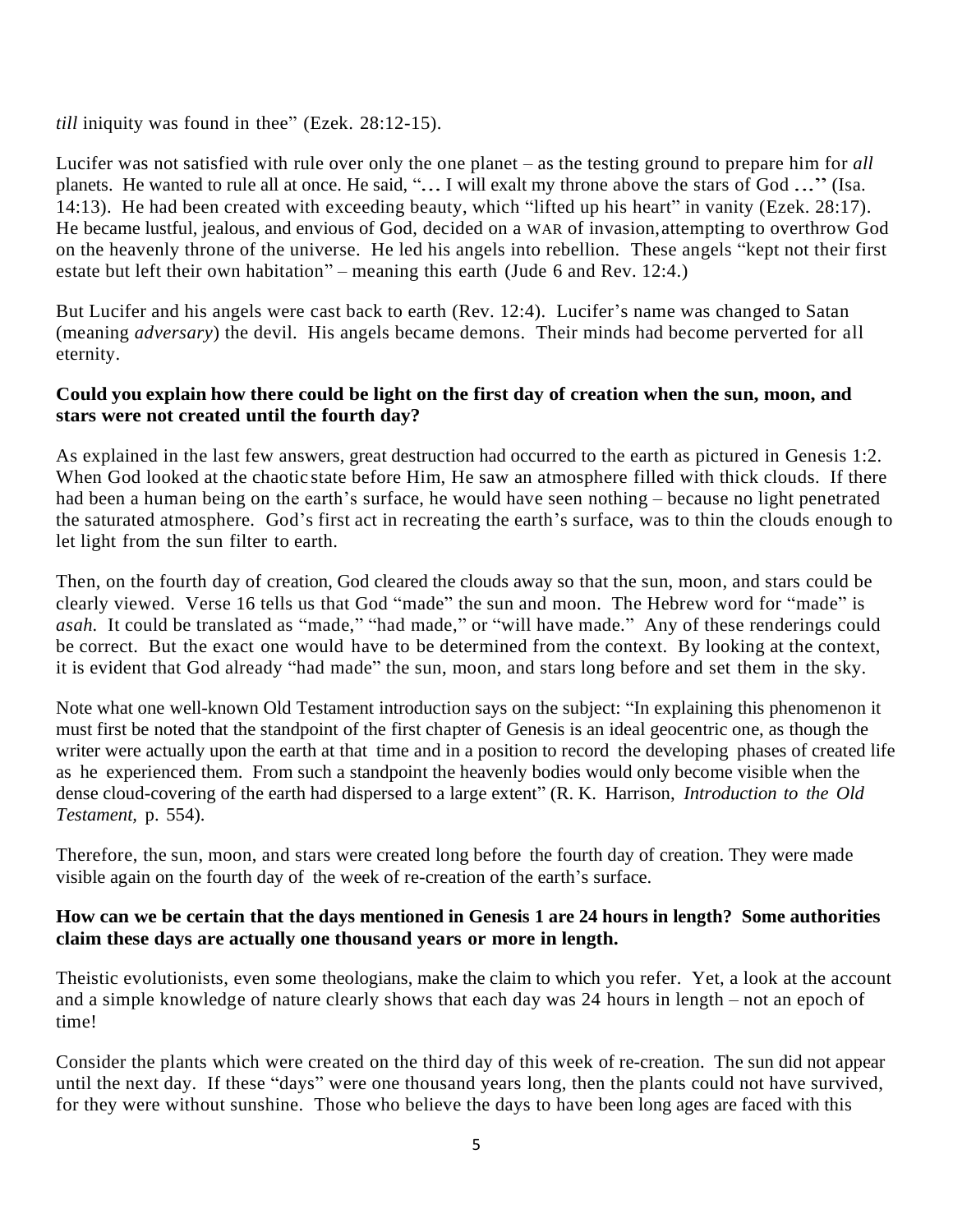impossible situation!

Also notice that the plants were made the third day, insects on the sixth. How did certain specialized plants continue to exist for ages without their insect partners? The *Encyclopaedia Britannica* states that two groups of insects which include bees and wasps, butterflies and moths could not have existed without the honey – or nectar-bearing plants.

Nor could these plants have existed without the insects. Those who claim creation days were one thousand or more years in length are faced with the conclusion that most plants would have had to live this period of time without producing seed – an impossibility!

The scripture plainly states: "In six days God made heaven and earth" (Exo. 20:11). Each day of creation is not some long epoch but exactly what the scripture says, a day and night of twenty-four hours. Each day is an evening and morning – that is, nighttime and daytime.

# **Genesis 2:2-3 states that God rested on the seventh day and sanctified it. You teach this day is Saturday. How can you be sure that the original seventh day is still Saturday? Haven't there been changes inthe calendar?**

Over the millennia, mankind has used many methods to chronicle time. The Roman calendar now in use has undergone some changes, but theweekly cycle was not altered with those changes. The original Roman calendar, introduced during the days of Julius Caesar, 45 B.C., was imperfect since it was based on the premise that the year was exactly 365¼ days long. To maintain the pattern, an addition of an extra day to the month of February was made every four years. However, it was later found that the year was 12 minutes and 14 seconds shorter than this. A correction was made during the time of Pope Gregory XIII in the 16th Century by dropping ten days from the calendar. Thus in 1582, Thursday, 4 October was followed by Friday, 15 October. Notice that the weekly cycle *was not* altered*.*

The Hebrew calendar used from the time of Christ till now preserved the same seventh day of the week (Friday sunset to Saturday sunset) as it was in Christ's time. The Jewish people, through the centuries of migrations and persecutions, have never lost the Sabbath day. Nor do most Christians doubt the fact that Sunday is the first day of the week. There is no real debate on this point. The problem is with whether or not we will follow the example of our Savior and keep the same Sabbath that He kept (Mark 2:28).

## **Where was the Garden of Eden located?**

The Bible does not dogmatically say all traces of the Garden of Eden have been erased – but that is probably what occurred during the Flood in Noah's day.

However, there is reason to believe that the Garden of Eden once existed in the Middle East. God has consistently used this area to work out His plan of salvation.

To this day two of the rivers which once flowed through Eden retain their names – the Tigris (Hiddekel), and the Euphrates. They flow from eastern Asia Minor to the Persian Gulf.

# **I understand God made man in His own image after creating all the animals and other creatures. What does "in our image" mean (Gen. 1:26)?**

First, notice that God created all life after its own *kind* (Gen.1:19-25). The fish in the oceans, lakes, and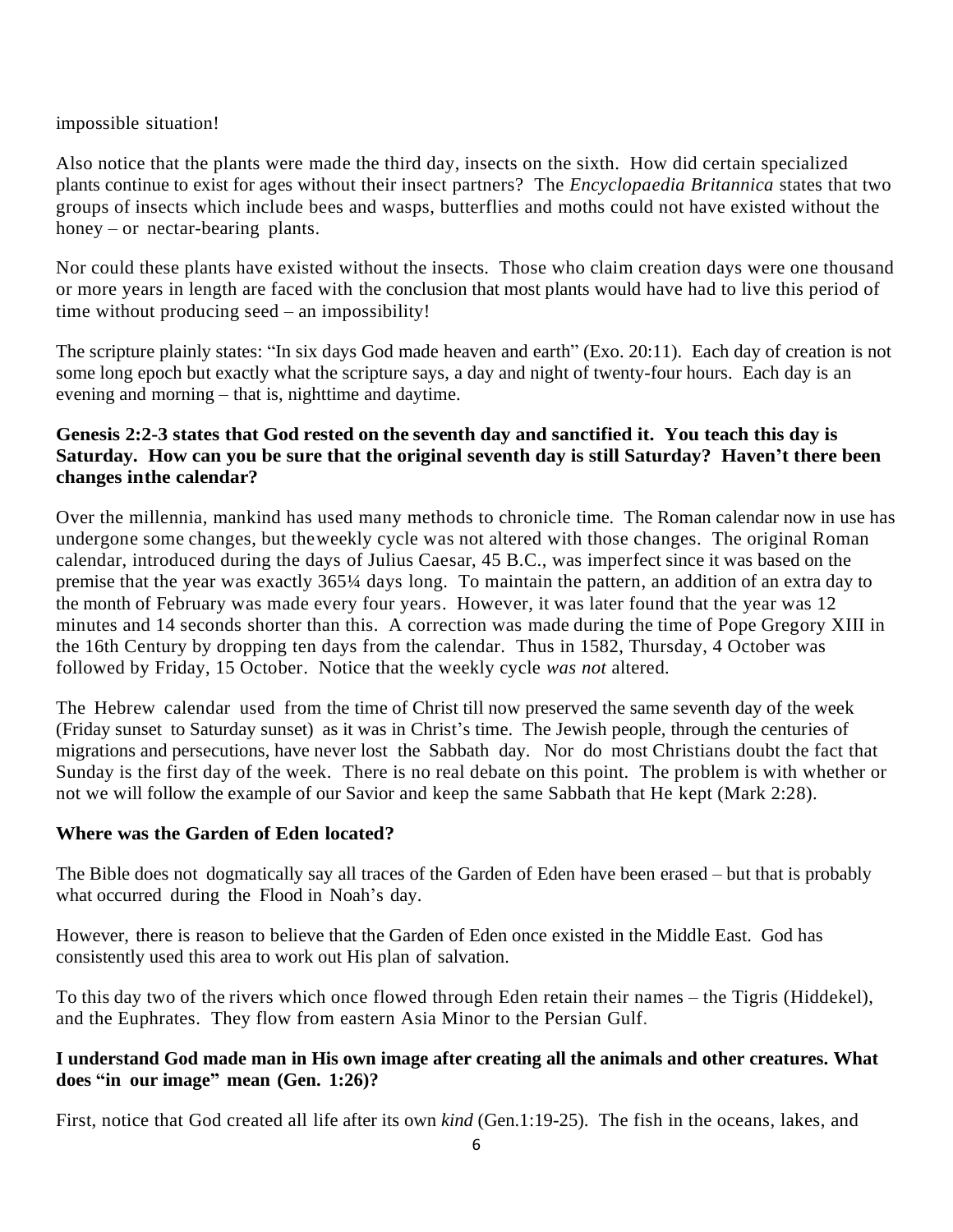streams, were created after the fish kind. The birds of the air after the bird kind. The land fowl after the fowl kind. The land animals, each after its *own* kind.

Then God said, "let us make man in *our* image after *our* likeness" (Gen. 1:26). God proposed to make man not after the animal kind, but after the *God kind!* Man, then, is not descended from an animal as evolutionists believe!

The word "likeness" in this verse refers primarily to facial appearance. The word "image" signifies not only form and shape as in other passages of the Bible, but "stamped with character." The word "image" includes the potential of developing God-like character.

Adam was formed – shaped – out of material substance. In form and shape he bore God's likeness. (God reveals Himself as having face, hair, eyes, ears, nose, mouth, arms, and feet.) But Adam was made for the very purpose of *acquiring* – during his mortal lifetime – the character of God. Adam failed, choosing to follow the ways of Satan rather than the ways of God.

God is now fulfilling His purpose in those He has called and chosen through His son Jesus Christ. It is through Jesus Christ that Christians shall – by a resurrection to immortality (1 Cor.15:50-54), bear the "image" of God. That is, be composed of God's very own character.

## **Why do you teach that man does not have a soul when Genesis 2:7 states that manbecame a living soul?**

This verse says exactly what we teach. It does not say man *has* a "soul" which resides in the body. It states that man *became* a living soul. Man *is* a soul; he does not have an immortal soul. There is a vast difference.

The Hebrew word for "soul" used inthe above verse is *nephesh. Nephesh* can mean "a breathing creature, i.e., animal or vitality" and is also rendered in the English as "appetite, beast, body, breath, creature... man, mind, mortality." This same Hebrew word is translated "creature" in Genesis 1:24; 2:19; 9:10, 12, 15 and 16.

*Nephesh* is used in many places where the translators supplied our English word "body." Notice Leviticus 21:11. "Neither shall he go into any dead body *[nephesh],* nor defile himself *.*.. "A *nephesh* is called a "body" in this scripture! In Numbers 6:6; 9:6, 7, 10 and 19:13 the word *nephesh* is translated into English as "dead body."

When God breathed into Adam's nostrils the breath of life, He started the process of the combining of oxygen with blood, which then carried the oxygen to all parts of the body, thereby imparting physical life. The life of a human being is in his bloodstream. God told Noah that the life of every animal, or *nephesh,*  was in the blood. "But flesh with the life [Hebrew, *nephesh]* thereof, which is the blood thereof, shall ye not eat" (Gen.9:4). Here the word "life" comes from the same Hebrew word, *nephesh,* which is elsewhere rendered "soul" or "body." In verse 5 of Genesis, chapter 9, this same word *nephesh* is used for our English word "life." This time the reference is to Noah and every man. Thus, the life of man and the life of animals is the same. Mortal life! The Bible nowhere substantiates the belief that man has an "immortal soul" residing in his body. The soul is mortal. It can die (Ezek. 18:4).

## **My church teaches the fall of man. Did Adam and Eve "fall," or what really happened when they ate of the forbidden fruit in Genesis 3:6-7?**

The Bible nowhere teaches that Adam and Eve "fell." To fall implies an accident. When Adam and Even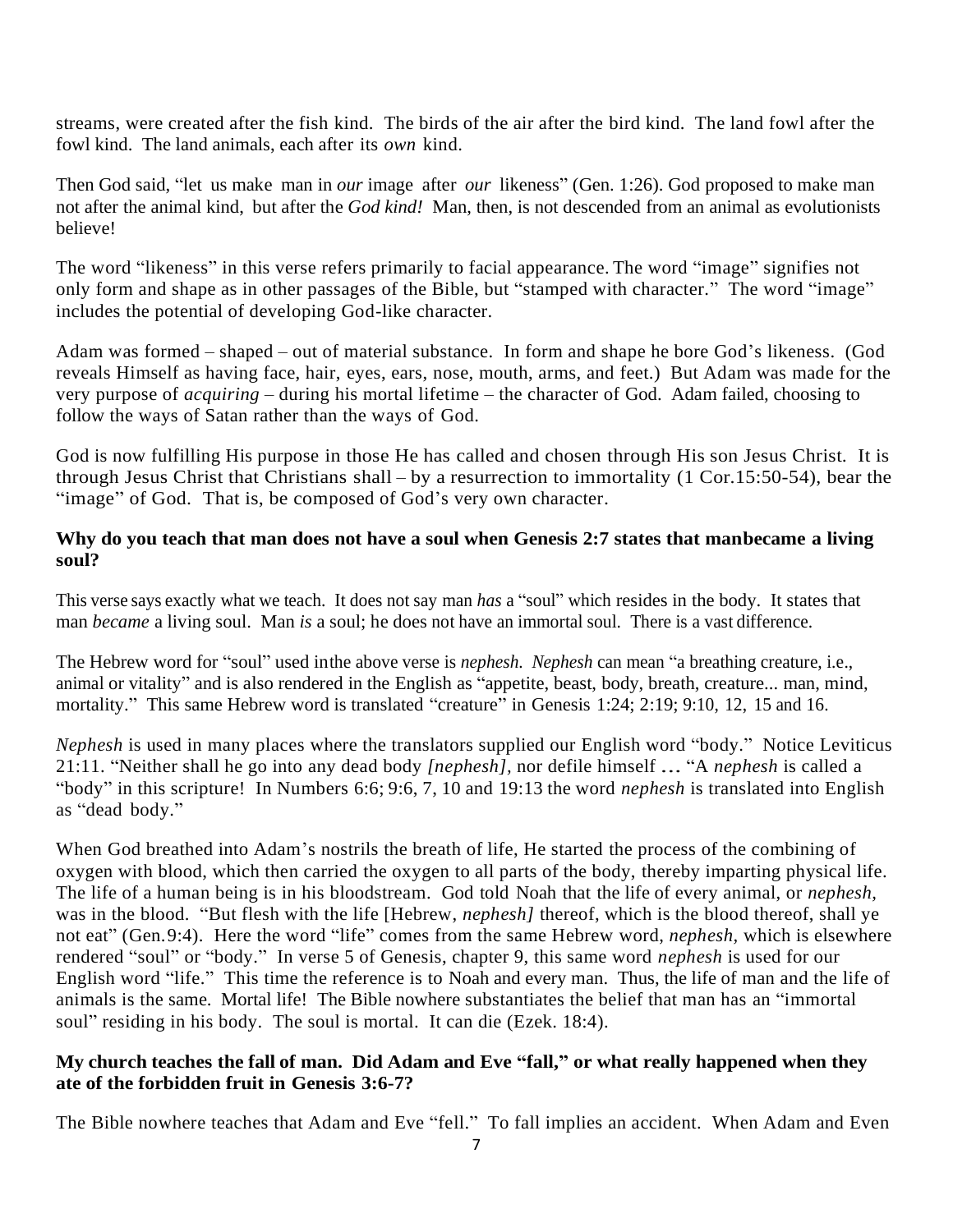disobeyed God, it was no accident! God clearly told them what would happen if they ate from the forbidden tree. The penalty was death!

When the devil (represented by the serpent (Rev 12:9) talked to Eve, he deceived her into eating the forbidden fruit by appealing to her five senses and to her vanity. However, Adam was *not* deceived. (1Tim 2:14). He ate of the forbidden fruit knowing better. He simply went along with his wife. This single act of disobedience on Adam's part cut him and all of his progeny off from God. His action, in essence, showed that he did not want to go God's way to eternal life (symbolized by the tree of life). Instead, he decided to determine for himself what was right and what was wrong – apart from God. Adam's progeny has followed in his footsteps ever since.

Adam did not "fall." He disobeyed his maker. You can read of the one who "fell" in Luke 10:18. It is the devil – Satan – who fell when he was cast from heaven back to the earth prior to the week of re-creation. It was the fall of Satan that made the earth waste and in confusion (Gen. 1:2).

## **What was the forbidden fruit? I have been told that it was sex.**

There are all kinds of weird ideas concerning the forbidden fruit. Theologians have argued for centuries about the tree of life and the tree of knowledge of good and evil. Were they literal trees with literal fruit or simply symbolic of something else?

The Bible is very clear on this point.

Genesis 2, verses 8 and 9 state that God planted a garden in Eden and in the garden, he caused to grow "every tree that is pleasant to the sight, and good for food: the tree of life also in the midst of the garden, and the tree of knowledge of good and evil" (verse 9). Nothing could be plainer. The tree of life and the tree of knowledge of good and evil were *literal* trees.

What type of fruit did these trees produce? The Bible simply does not say. The fable that the forbidden fruit was an apple that lodged in Adam's throat is just that – a fable!

Was the forbidden fruit symbolic of sex as you were told? Absolutely not! God is the creator of marriage and reproduction. Genesis 1:28 reads "and God *blessed them,* and God said unto them, Be *fruitful,* and *multiply,*and *replenish* the earth *.*.." Godwould not have told Adam and Eve to be fruitful and multiply and then label the reproductive process sin! For God to do this does not make sense.

Marital sex is not evil or sinful. It is good (Gen. 1:31). In Hebrews 13:4, we are told "marriage is honorable in all, and the bed undefiled *.*.. " This verse plainly refers to the sexual relationship within marriage.

The first sin was a matter of *disobedience* to God's instructions. God used two literal trees to *test* Adam to see whether or not he would obey his Creator. The tree of life which was freely offered to Adam and Eve symbolized the availability of God's Holy Spirit. If Adam and Eve would have eaten the fruit of this tree, God would have given them His Holy Spirit and ultimately eternal life. The tree of the knowledge of good and evil, on the other hand, symbolized disobedience. When Adam and Eve ate of the fruit of this tree, their disobedience cut them off from their Creator and they embarked on a course of false education that produced sin and death.

After Adam and Eve disobeyed God and ate of the forbidden fruit, "the eyes of them both were opened"and they became ashamed of their nakedness. But to assume sex was involved in the devil's tempting is to read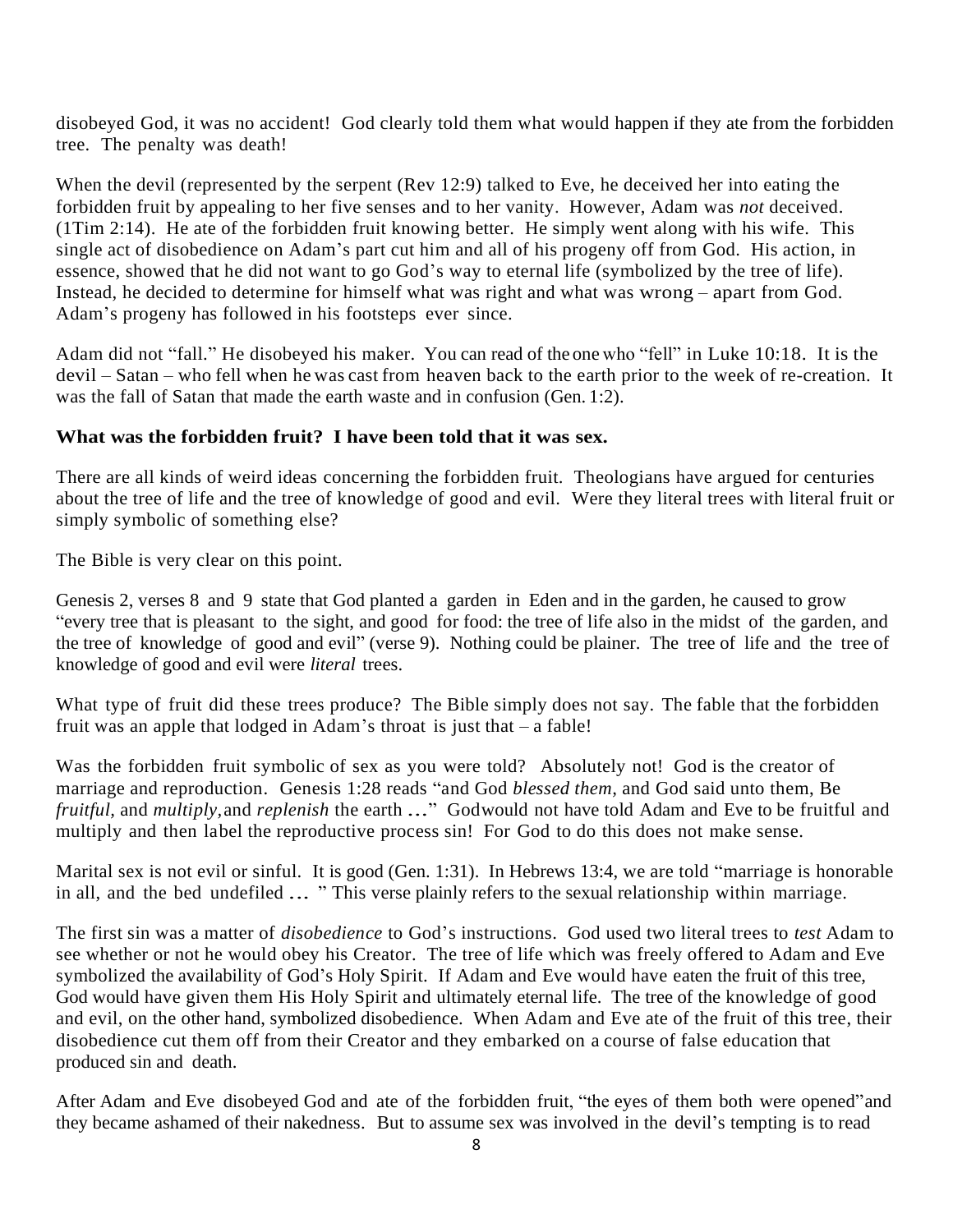something into Genesis 3:7 which simply is not there! They were ashamed *mentally* because they had disobeyed their loving Creator. They now felt vulnerable, ashamed and sinful. They wanted to run and hide from God who had made them and given them life (Gen. 3:7-11).

They were also ashamed *physically* due to Satan's doctrine that sex is shameful. It was Satan who had given Eve the idea that there was something shameful about their nakedness! Notice God said, "who *told* thee that thou wast naked? *.*.. " (verse 11). The only other "who" around at that time was Satan the devil!

# **Why didn't Adam and Eve die the day they ate from the tree of the knowledge of good and evil as God had said they would (Gen. 2:17)?**

When God told Adam that he would die in the very day he ate of the forbidden fruit, He meant what He said. On that very day he was as good as dead because the penalty of death had fallen on him. The day Adam began on the path of sin, the way of death was introduced to the world and would claim every life that ever lived, as it is written, "it is appointed unto men once to die, but after this the judgment" (Heb. 9:27). [However, through repentance, acceptance of Jesus Christ as one's Savior, baptism and receiving God's Holy Spirit, the penalty of spiritual death for sin is lifted (Acts 2:38; 3:19)].

Another way of looking at it is this: each day in God's 7000 year Plan is 1000 years. Adam lived 930 years. He died on that first 1000-year day in God's Plan of Salvation. See 2 Peter 3:8.

All mankind from Adam was cut off from access to the Holy Spirit except for a few prophets, priests, kings, and judges, till Christ made the Spirit available to those whom God now calls (those who repent, forsake the way of sin, and seek the way of God). By His death, Christ paid the penalty for sin in our stead, making it possible for us to be reconciled to God.

## **Genesis 2:19 indicates that God created the beasts of the field after He created Adam. Doesn't this contradict the account given in Genesis 1?**

There is no contradiction. Chapter 2 of Genesis does not give the time order of creation. The correct *chronological order* of creation is stated in chapter 1. It gives a day-by-day description of the first six days of creation week.

Genesis 2, which is sometimes called the "second account of creation," is a reiteration – not in time order – of what God created. A close examination will show that there are frequent insets in the Bible, not only in this creation account, but in many other parts of the Bible, as well as in histories written by men.

Chapter two emphasizes the *reason* and purpose behind the creation of man. It points out Adam's *responsibility* in caring for God's creation (Adam was to dress and keep the garden, verse 15), as well as his responsibility in naming each kind of animal.

As an interesting sidelight, God used the naming of previously created animals as an opportunity to show Adam that he, unlike the animals, lacked a female counterpart. This is the reason verses 21 through 25 concern themselves with telling just why and how the woman was created.

The animals were indeed created prior to man as stated in chapter 1. Chapter two is a reiteration of what God created, not in time order, and emphasizes Adam's responsibility in caring for his environment. When properly understood, the events described in Genesis 1 and 2 mutually amplify each other.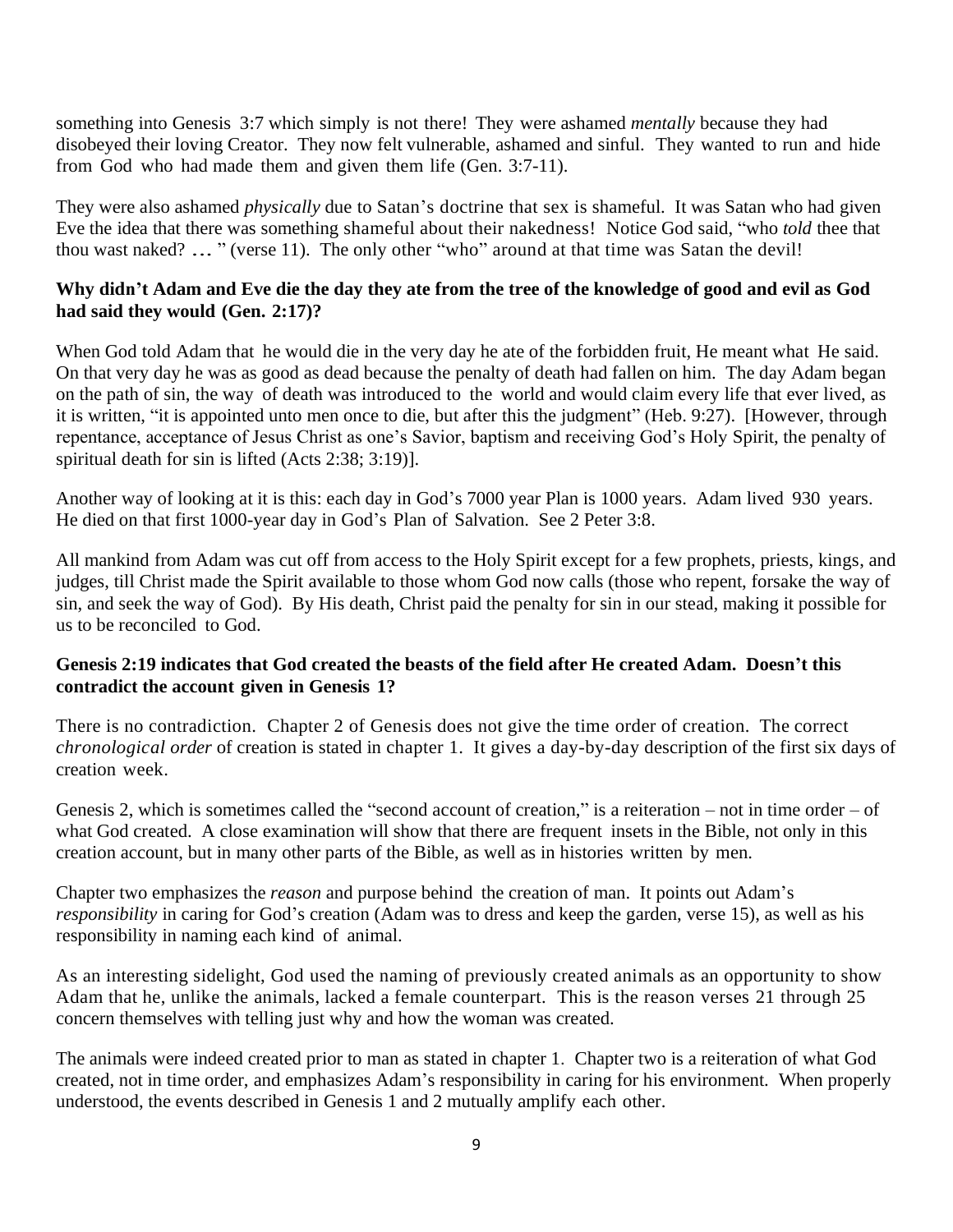#### **Please explain Genesis 3: 15 about the promised seed.**

This scripture is the first recorded prophecy in the Bible about the coming Messiah. It has a dual application. The first and primary meaning is that Christ, born of a woman, would nullify Satan's power over mankind. Satan (symbolized as the serpent) bruised Christ's heel (caused Him to be put to death to fulfill God's purpose). However, through the resurrection Christ conquered sin and death and rendered the devil's work of no effect (symbolized by bruising the serpent's head, its most vulnerable place).

Hebrews 2:14-15 rightly translated says: "Since then the little children are sharers in blood and flesh, Himself [Christ] also in like manner partook of the same; that through death He might bring to naught [or "bruise his head"] him that hath the power of death, that is, the devil; and might deliver all those who from fear of death were all their lifetime subject to bondage."

Genesis 3:15 also reveals the "woman" as the Church from whom Jesus Christ was born. A woman is symbolic of a Church (Eph. 5:31-32). Romans 16:20 tells us "And the God of peace shall bruise Satan under your [the Church's] feet shortly."

Thus, the Church (the body of true believers), as well as Jesus Christ, has overcome Satan. Even so, there is enmity between Satan's seed (non-Christians) and true Christians – the seed of the woman – just as prophesied in Genesis 3:15.

## **What is meant in Genesis 3:16? Here God told Eve that "in sorrow thou shalt bring forth children."**

When Adam and Eve sinned, they cut themselves off from God and brought the entire creation under a curse. That curse affected Eve as well as Adam.

Eve's punishment may well have included a significant amount of birth pain during delivery. Nevertheless, the greater part of her sorrow was the realization that she and her offspring would be cut off from God and His blessings.

Eve lived to see her children grow from bad to worse. Her first born son – Cain – killed his brother Abel. Violence and hatred became so rampant in the pre-flood world that God finally had to destroy all life, save Noah and his family. Eve lived to see her children and their children's children living in a totally degenerate and unhappy state. The mistake she made when she listened to the devil and disobeyed God must have weighed heavily on her mind for as long as she lived.

The curse of sin will be removed after Jesus Christ returns and establishes His kingdom on thisearth.

#### **I understand that you teach that the 10 commandments were in force from creation and that the sin of Adam and Eve involved breaking several of them. Can you tell me whichcommandments Adam and Eve transgressed?**

The first commandment states "Thou shalt have no other gods before me" (Ex. 20:3). When Adam and Eve listened to the devil (the god of this world  $-2$  Cor. 4:4) and sinned, they did, in actual fact, have another god (Satan)before the true God.

Adam was a son of God by creation. In that sense God was his father. When Adam and Eve disobeyed, they broke the fifth commandment by dishonoring their only parent – God.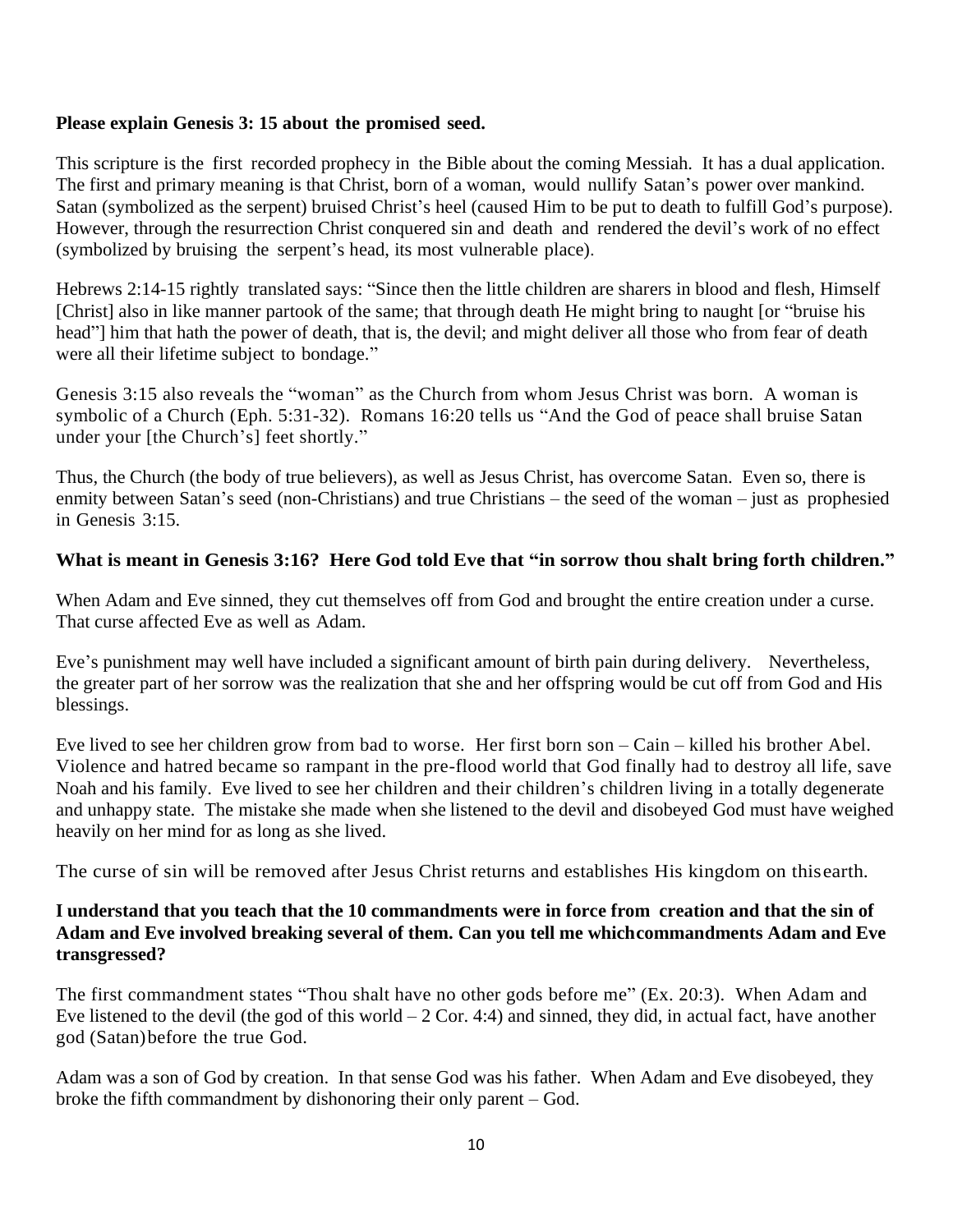When Adam and Eve ate of the forbidden fruit, they took spiritual poison which resulted in their deaths. They committed spiritual suicide – breaking the sixth commandment which forbids killing oneself or murdering others. Cain also murdered his brother Abel. His action also broke the sixth commandment.

When Eve listened to Satan and saw that the forbidden tree was good for food, pleasant to the eyes, able to make one wise, she coveted what was not hers. When she *took* the fruit, she stole what was not hers and broke both the eighth and tenth commandment. God's ten commandment law is a *spiritual* law and was in force from the very beginning. Otherwise, Cain would not have been held guilty for murdering his brother Abel. Notice also the warning God gave Cain regarding sin, which is the transgression of God's law (1 John 3:4): "If thou doest well, shalt thou not be accepted? and if thou doest not well, sin lieth at the door. And unto thee *shall be* his [its] desire, and thou shalt rule over him [it]" (Gen. 4:7).)

## **Can you tell me who or what the cherubim are as mentioned in Genesis 3:24?**

Cherubim are angelic beings. The best description of them is found in the book of Ezekiel. They certainly don't look like babies with wings as the artists in the Middle Ages painted them. Instead, they appear as large, powerful, man-, lion-, eagle-, ox- and dragon-like creatures.

The cherubim are associated with God's throne, either transporting it about (2 Sam. 22:11; Ps. 18:10; 80:l; Ezek. 1:5-25; 9:3; 10:4; 11:22), or carrying out important responsibilities, such as guarding the tree of life. The one whom we know as Lucifer, before his name was changed to Satan, was called "the anointed cherub that covereth" in Ezekiel 28:14. He was one of the two cherubs whose wings covered God's throne.

## **Why did God reject Cain's offering (Gen. 4:5)?**

Cain's attitude and approach to life was not right with God. Verse 7 of Genesis 4 reads: "If thou doest well, shalt thou not be accepted? And if thou doest not well, *sin* lieth at the door ..." Cain was living a sinful life and he knew it!

Because Cain was in a rebelliousstate of mind, God would not haveaccepted his sacrifice even if he had offered an animal. Proverbs 15:8states: "The sacrifice of the wicked is an *abomination* to the LORD: but the prayer of the upright is his delight." What was the difference between Cain and Abel? Abel was upright in heart. He was a man of faith (Heb. 11:4).

Cain, on the other hand, rejected God and His instructions and led an evil life. Notice: "Not as Cain, who was of that wicked one, and slew his brother. And wherefore slew he him? Because his *own works were evil,* and his brother's righteous" (1 John 3:12). God admonished Cain to overcome the sin which permeated his life(Gen. 4:7, last part). However, Cain did not heed this admonition and his way of life went from bad to worse. He ultimately murdered his brother, Abel, and founded a society which completely rejected God and his laws. Mankind, in general, has followed in Cain's footsteps ever since!

## **Can you tell me where Cain got his wife?**

Yes, we can. Cain married one of his sisters. There simply wasn't any other female for him to marry. In Genesis 5:4-5 we read: "And the days of Adam after he had begotten Seth were eight hundred years: and *he begat sons and daughters:* and all the days that Adam lived were nine hundred and thirty years: and he died."

Jewish tradition recorded by Josephus, says that Adam and Eve had 33 sons and 23 daughters. These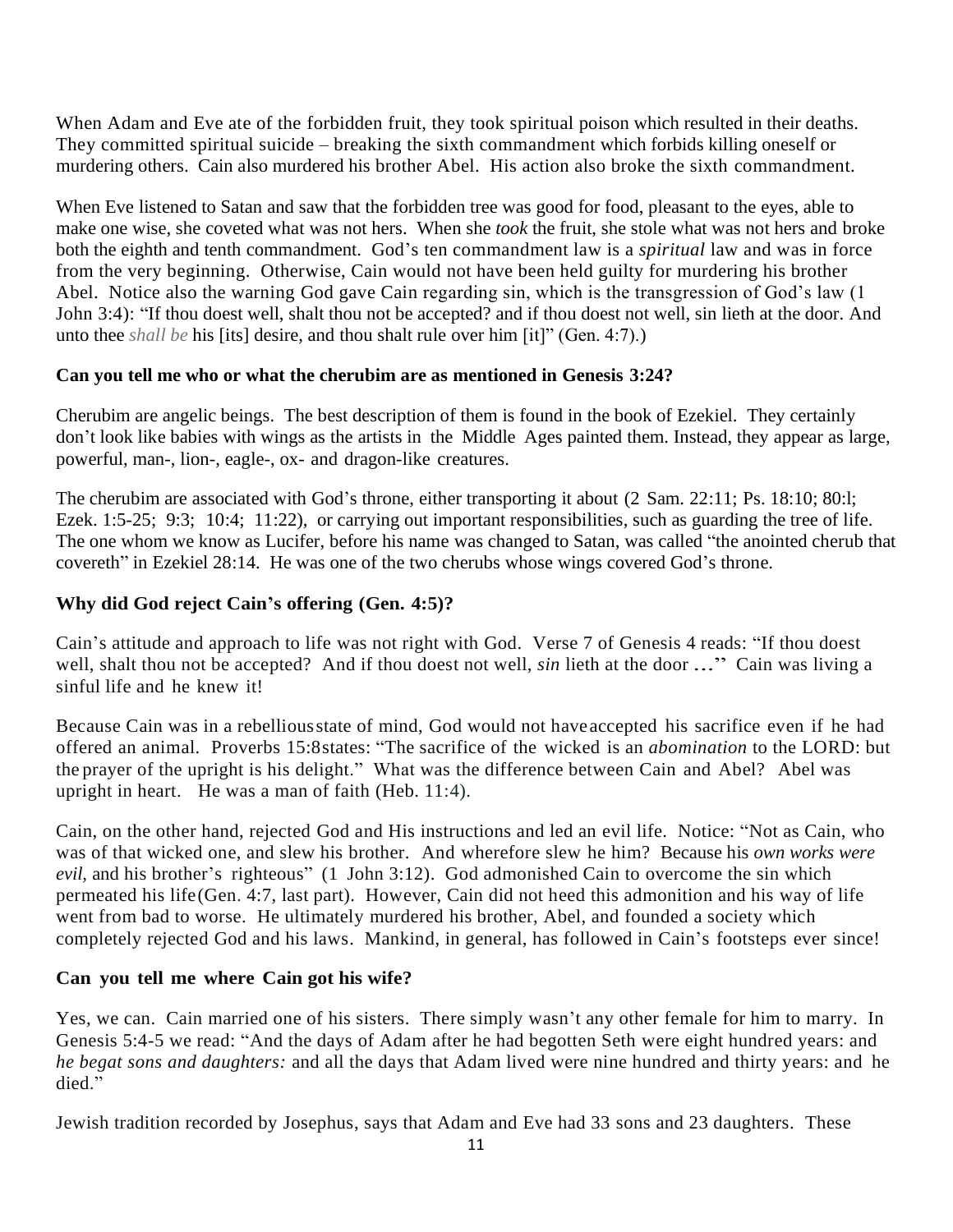brothers and sisters would have had to marry each other in order to obey God's command to propagate the human race (Gen. 1:28).

Today, there are biblical laws which forbid marriage between those who are closely related. But it was *not* wrong for brothers and sisters to marry at that early time in human history. However, in Abraham's day it was permissible to marry only one's half-sister. Abram married his half-sister, Sarai (Gen. 20:12). Nahor married his brother Haran's daughter (Gen. 11:29). There was *then* no genetic harm to the children. When men and women over the centuries continued in sin, it became genetically harmful for close blood relatives to marry (see Leviticus 18), and for the sake of future generations it is forbidden.

## **What was the "mark" God put on Cain (Gen. 4:15)?**

The Bible does not specifically say what this "mark" was. According to *Strong's Exhaustive Concordance of the Bible,* the Hebrew word *owth* may be rendered "mark," or "signal, flag, monument, sign, or beacon." *Young's Analytical Concordance* renders this word "sign." *The Critical and Experimental Commentary* by Jamieson, Fausset and Brown shows that this word can be translated "sign," "token" or "pledge."

The Hebrew word *owth* could also indicate a boundary marker that God set up to separate or segregate Cain and his descendants from the rest of mankind. Genesis 4:12, 16 shows that God banished Cain to the land of Nod-meaning land of "wandering" – east of Eden. The *owth* – *mark* or sign – that God made for Cain could also have been something to carry on his person, perhaps around his neck – from which the ancient and modern custom of wearing a charm or talisman – or cross – for protection may be derived.

Some have thought that Cain's mark involved skin color. Cain's mark was not the changing of his skin from one color to another. Cain, in accordance with certain West African traditions, may well have been dark, but his sin was lack of character. Thus, his "mark" was either carried on his person, or a sign set up tosegregate him from others – or both.

## **Where is the land of Nod mentioned in Genesis 4:16?**

The only information the Bible gives concerning this land is that it was east of Eden (Gen. 4:16). The Hebrew word for "Nod" means "wandering." Cain's punishment for murdering his brother, Abel, was that of being a wanderer and vagabond in a land apart from his kinsman.

## **Can you tell me how the different races originated?**

The Bible tells us that Eve was the mother of all living (Gen. 3:20). It also plainly teaches that God made of one blood all nations of man that dwell on the face of the earth (Acts 17:26).

Therefore, it is evident that God created in the ovaries of Eve the capacity to produce children with different racial characteristics. There must have been great diversity in her offspring.

Normally, individuals of similar characteristics are attracted to each other. Thus, children and grandchildren of Adam and Eve would be naturally separated into families of racially similar people, and as they continued to marry in their own groups, distinct racial traits would have been established. These different types would have been present in the family of Noah. After the Flood, as migration took place, natural barriers such as mountain ranges and oceans would have also served to maintain the characteristics of the "different" racial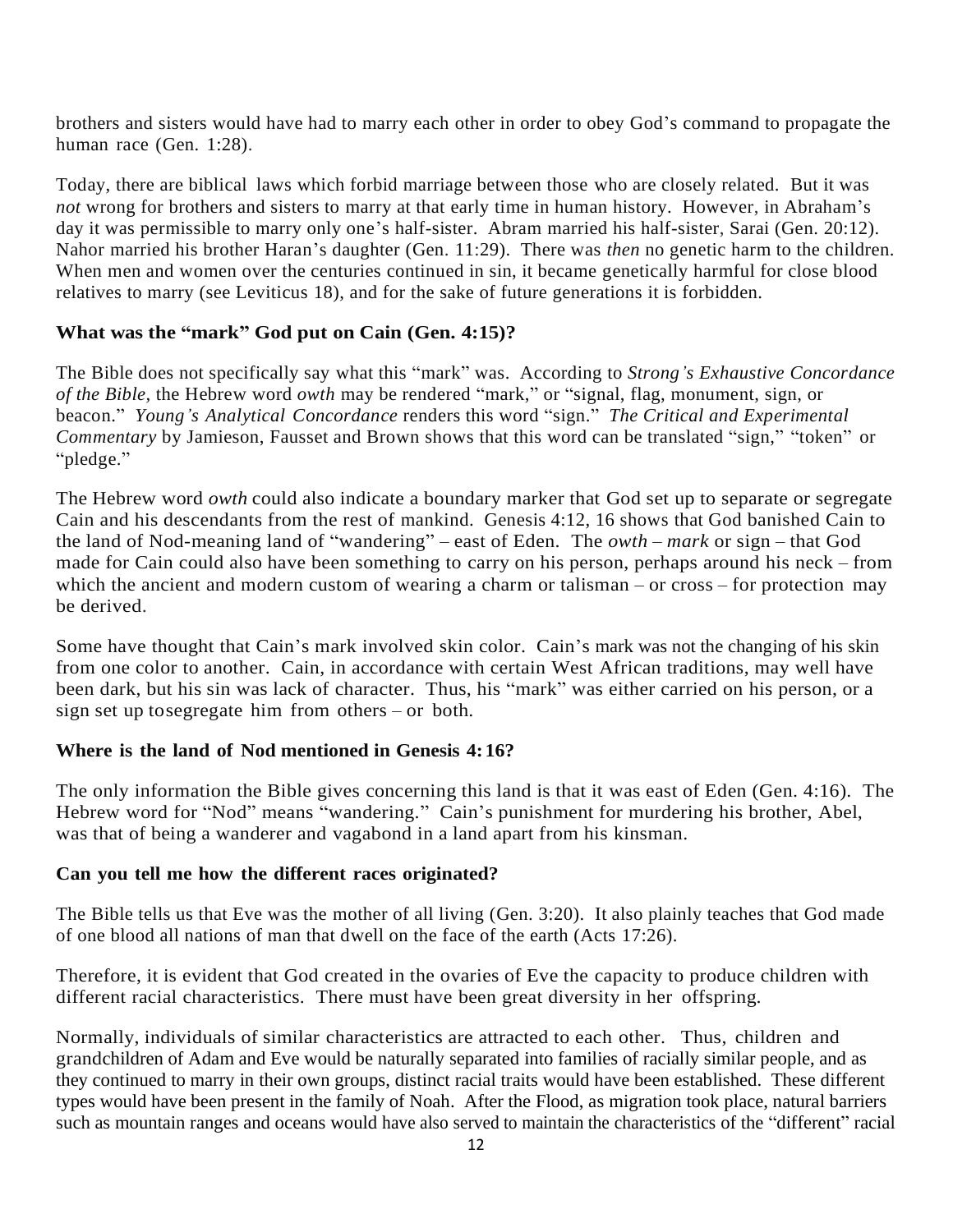families.

# **Why did God create different races?**

God created different races for the same reason that He created different kinds of birds, animals, flowers, etc. God appreciates variety and each race has a special beauty, usefulness, and contribution to make in the world.

God created the various races, each having their special abilities, because He wanted variety (not only skin color but abilities, accomplishments,etc.) in the human family.

# **The first account of a polygamist marriage is in Genesis 4:19. Did God approve of men having more than one wife?**

No, God never approved or sanctioned the practice of polygamy. He did permit it in the law of Moses – just as He allowed divorce because of the hardness of man's heart (Matt. 19:8). Nevertheless, according to the Bible, the ideal marital state is one husband and one wife who become one flesh in marriage for life. God gave Adam *one* wife (Gen. 2:24). Jesus also said that from the beginning it was God's will that a man leave his parents and cleave to his wife – not wives – and the two of them would become one flesh (Matt. 19:4-9).

In the New Testament, a minister or a spiritual leader is to set the right example and have only one wife (1 Tim. 3:2). In addition to the scriptural admonition, polygamy is against the laws of the United States and most other countries. Romans 13:1-7 states that Christians are to obey the laws of the land.

## **Genesis 6:4 seems to indicate that angels (sons of God) married women prior to Noah'sflood. Is this true?**

Not true! The Bible reveals that angels are created spirits (Heb. 1:7, 14). They are not mortal flesh like humans. As created spirits, angels do not reproduce sexually or by any other means. Jesus Christ said so. Notice Luke 20:34-36; Matthew 22:30; Mark 12:25.

Who then were these "sons of God"? They were male human beings. Adam was a son of God by creation (Luke 3:38). In like manner, all of Adam's male descendants are by God's act of creation physical sons of God.

The context of Genesis, chapter 6 concerns physical human beings – not angels. Notice: "And the Lord said, My spirit shall not always strive with *man* ..." and "I will destroy *man* whom I have created from the face of the earth" (verses 3 and 7). It was sinful man that God had determined to destroy – not angels (their time of final judgement is yet to come). Angels are spirit and cannot be destroyed by water. With the outpouring of the deluge "all flesh died *.*.. and every man *.*.." (Gen. 7:21-23).

## **Can you tell me how the various races came through the flood since only Noah and his family were saved?**

The Bible does not specifically say. However, since Noah, his wife, and his three sons and their wives were the only ones who survived, the obvious answer is that the racial strains were perpetuated through the wives of Noah's sons. Here is a likely scenario:

Ham is the father of the black race because he married a black woman. Shem and his wife perpetuated the white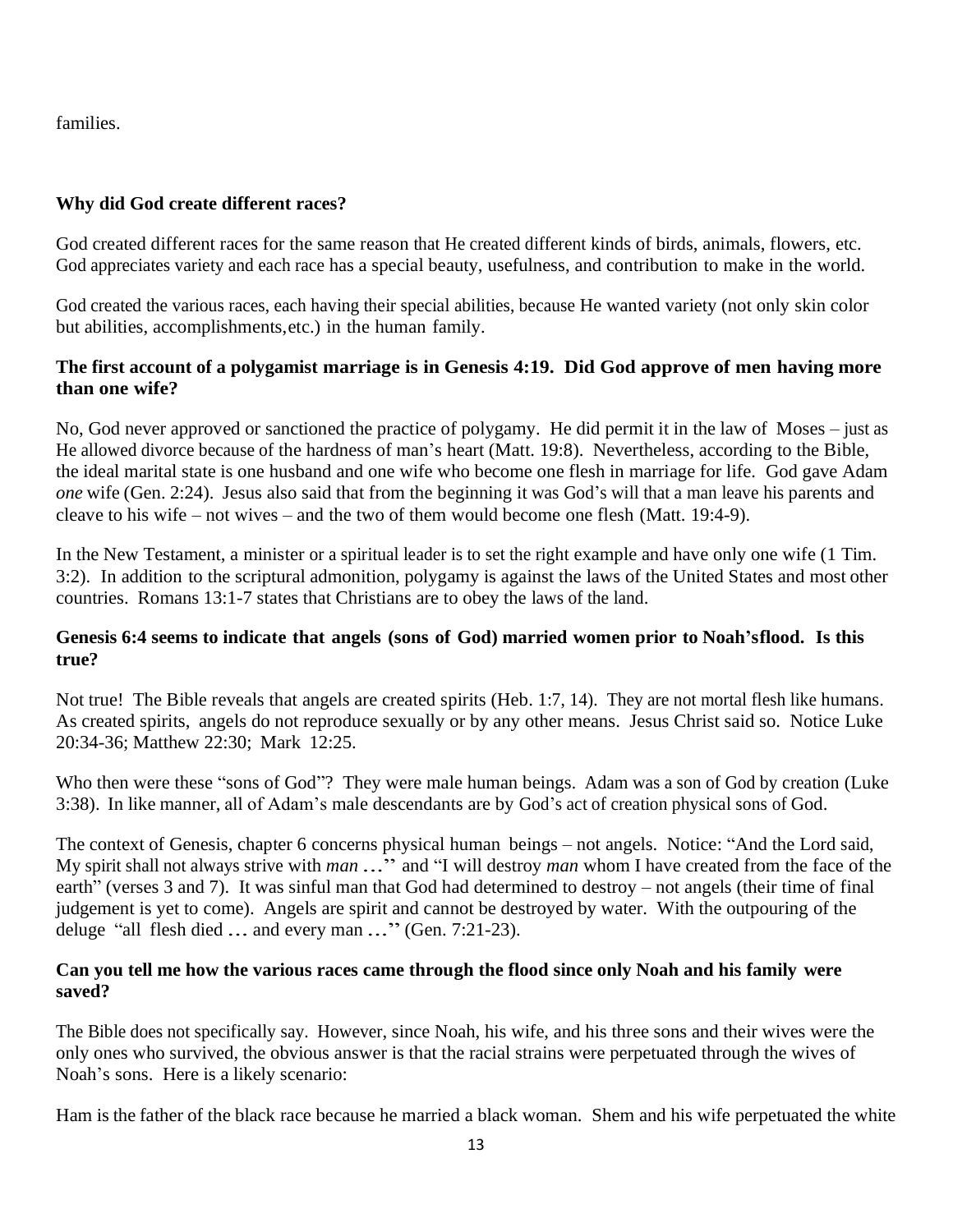race. Japheth, who married an oriental woman, perpetuated the yellow race. Thus, the three primary races were preserved through the flood in this manner. No distinct races have ever developed since then, only variations within these races.

It should be noted that some of Ham's sons are brunet whites because the sons of Noah were white. Some sons of Japheth are white Eurasian types because Japheth, like Ham, was white. But, through later marriages with children of Ham some of the children of Shem are brown skinned. An example is Ishmael (father of Arabs), whose father was Abram (son of Shem) and whose mother was Hagar (daughter of Mizraim, a son of Ham).

# I **read in Genesis 6:6 that God "repented." How can Godrepent? He has not sinned.**

The Hebrew word translated "repent" in English is *nacham.* It has the connotation of "being made sorry" or "saddened." Genesis 6:6 could actually be translated "and the Lord was sorry that He had made man on the earth, and it grieved Him at his heart."

Why was God expressing this kind of emotion? Because He saw the depth of evil into which man had degenerated (verse 5). God had not made a mistake in creating mankind. Instead, he was sorry and very grieved at the wretched state man had achieved by the time of Noah. Therefore, He decided to put mankind out of its misery and carry on the human family through Noah and his descendants.

# **Isn't it unrealistic and unscientific to believe that Noah could have saved** *all* **the animals in the ark?**

Traditional images and popular literature picture the Ark as scarcely larger than an ordinary fishing vessel. But the Bible paints a far different picture of the Ark than most realize. Genesis 6:15 gives the Ark's dimensions: "The length of the ark shall be three hundred cubits [450 ft. – based on an 18-in. cubit, its commonly accepted length], the breadth of it fifty cubits [75 ft.] and the height of it thirty cubits [45 ft.]"

Based on the 18-in. cubit, the figures show that the box-shaped Ark ("ark" means "box" or "chest" in the Hebrew) was ocean-liner size in cubic capacity.

It had a volume of about 1.5 million cubic feet, and virtually the entire capacity of the Ark could be used for storage. (It had no engine room or fuel tanks!) The Ark had a capacity equal to more than 500 standard American railroad freight cars!

Still, could Noah get all those animals into the Ark?

First of all, God specifically instructed Noah to select one pair of every "kind" of unclean animal and seven pairs of every "kind" of clean animal. The Bible term "kind" refers generally to a group of creatures, all of which interbreed. The horse kind could be represented, therefore, by one pair of animals having the genetic potential to produce after the Flood all varieties we have today. The same would be true also for dogs, cats. etc.

Second, only air-breathing, terrestrial animals were included in the Ark. Genesis 7:22 states: "All in whose nostrils was the breath of life." This excludes all sea creatures and simple forms of life which could survive the deluge.

Now consider this. Only 40 percent of the animal kingdom lives on land, and 70 percent of all species of land animals are insects. The remaining 30 percent of the terrestrial animal kingdom are on a mean average the size of a rhesus monkey.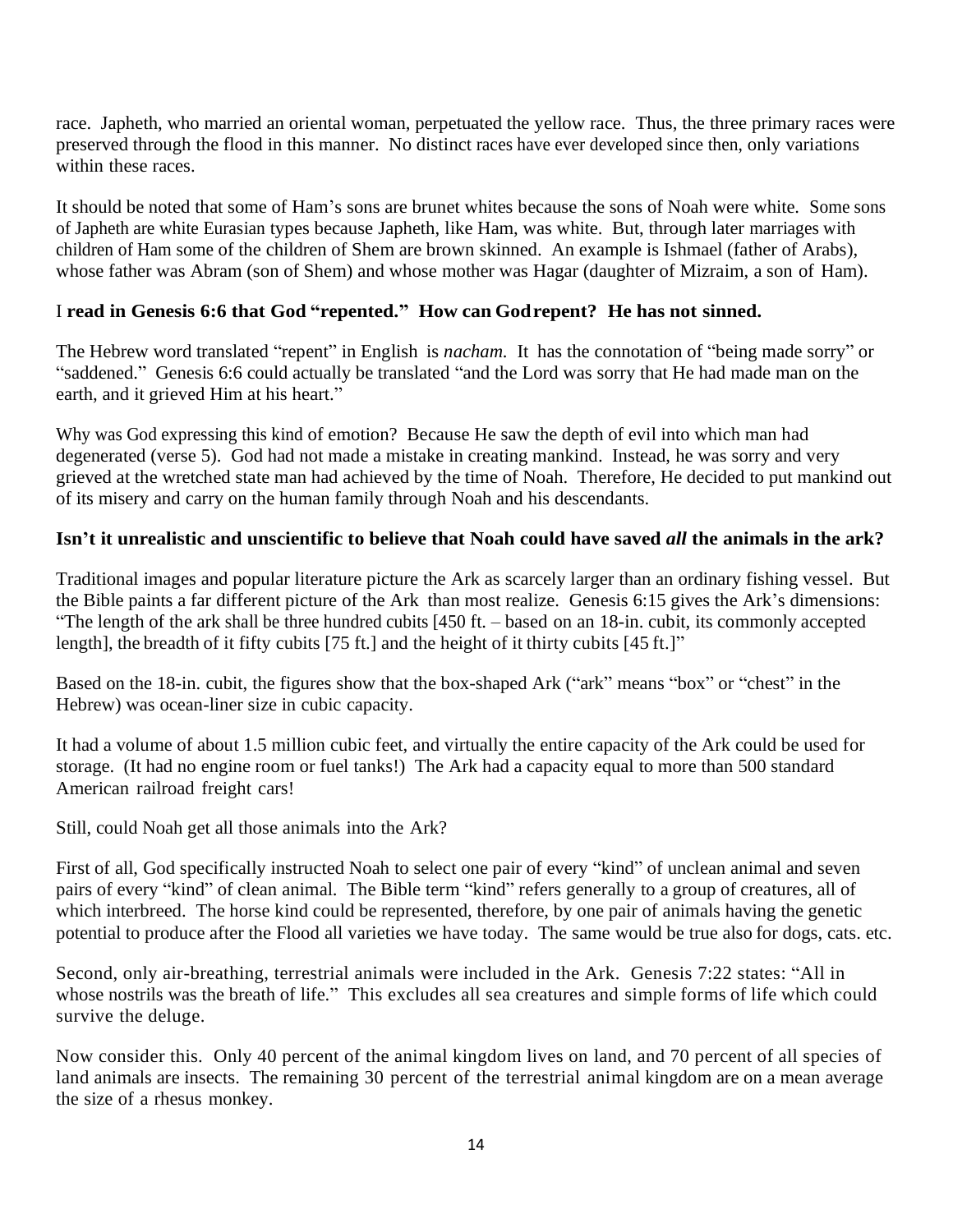Most animals can be maintained in small confinement for long periods and remain healthy. A rhesus monkey, for example, can be maintained in a cage about 2 ft., 6 in. cubed (15.6 cu. ft.).

Estimates of the number of land mammal, bird, reptile, and amphibian species on earth today total about 18,000. Recognizing that only kinds, not species, were included, it would have been necessary to have far fewer than 18,000 animals on the Ark. Most animals are "unclean" (Lev. 11), so most animal kinds would have been represented by one pair. But let's be liberal and say 40,000 animals, whose average size is that of a rhesus monkey, were on the Ark. How much room in the Ark would be needed for all these animals? About 40 percent of the Ark's million cubic feet would suffice!

What about insects? Remember, the Ark had a storage capacity of 500 freight cars. Two hundred cars would be occupied by mammals, birds, and reptiles. Giving every pair of known species of insects 16 cubic inches of space, another 21 such freight cars would be required. (Counting Genesis kinds only, the required space would be far less.)

And so, viewed from the perspective of simple arithmetic, only about half of the space on the three decks would have provided plenty of room to accommodate all those animals. That left the other half of the ship for food and supplies and for Noah and his family.

So perhaps a better question would be: What did Noah ever do with all the extra space?

## **How did animals become distributed after the Flood?**

Each isolated land mass or continent has animals or birds not found elsewhere. Australia has its kangaroo, koala, duckbilled platypus and Tasmanian devil. North America boasts the beaver, rattlesnake, raccoon, turkey and opossum. South America offers the llama, capybara and sloth. Asia has its peafowl and panda bear. Africa has the giraffe, hippopotamus and zebra. Certain island groups also have kinds of animals not found elsewhere. How did all these animals become segregated after leaving Noah's Ark?

Consider that God – not Noah – brought the animals to the Ark (Gen. 6:20). It would not have been a difficult matter for Him to see to it that they also redistributed themselves after the Flood. God is the Originator of animal migration. It was His will that the animals – as well as mankind – replenish and repopulate limited geographical areas after the Flood (Gen. 9:1; 10:5; 11:8-9). It should be no surprise to see both men and animals even today basically segregated around the world. Forms of life exist in the specific land areas where they can best flourish.

The major land masses of the earth are not as isolated as one might suppose. Witness the existing land bridge between Asia and Africa – the Sinai Peninsula – and Central America between the North and South American continents.

As men travel and migrate, they traditionally take with them familiar plants and animals. Some go with them accidentally. Many animals have spread to new areas in this manner – the rabbit to Australia, the English sparrow and European corn borer to the Americas, etc. Did Noah also settle different creatures as he settled his children in different lands?

It has also been demonstrated that animals have reached isolated islands on floating masses of vegetation or on storm and flood debris. This has been pointed out by such authors as Rachel Carson in her book *The Sea Around Us.* Never has an island emerged from the sea through volcanic activity but that it soon became the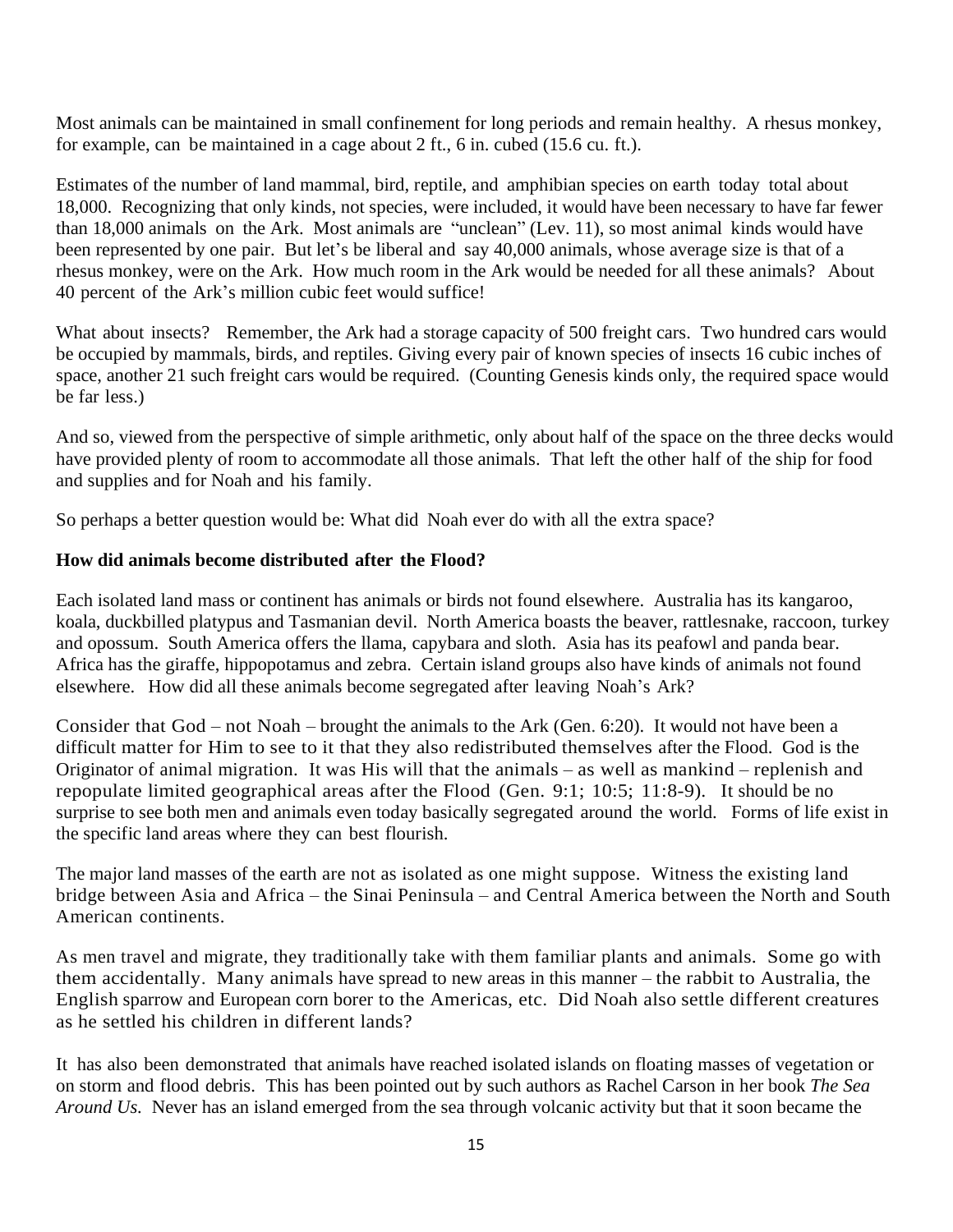home of various sorts of animals and plants.

# **Has Noah's Ark been found?**

There have been a number of individuals over the past one hundred years who have claimed to have found fragments of the Ark. Some have returned from Mount Ararat with photos of a "boat-shaped" object nestled in the craggy mountain side. Others lay claim to pieces of lumber supposedly taken from high up Mount Ararat. So called "eye-witness" accounts of seeing the Ark have been recorded. However, not enough factual evidence has yet come forth to prove beyond a shadow of a doubt the present location of the Ark. Radiocarbon dates of wood from high up Mount Ararat are all more recent than the time of Noah. If any significant findings come about in the future, they will undoubtedly be presented in the news media.

# **Why was Canaan cursed for an act apparently committed by Ham (Genesis 9:24)?**

The difficulty in understanding this account is purely grammatical. Notice a similar grammatical problem in Exodus 34:28. "And he [Moses] was there with the Lord forty days and forty nights: he did neither eat bread, nor drink water. And he wrote upon the tables the words of the covenant, the ten commandments." It appears that the "he wrote" could refer to Moses, but from Deuteronomy 10:4 it is absolutely proved that God wrote the Ten Commandments mentioned in Exodus 34:28.

With this example in mind, the problem in Genesis 9 is easily solved. Beginning in verse 22: "And Ham, the father of Canaan, saw the nakedness of his father, and told his two brethren *.*.. And Noah awoke from his wine and knew what his [Ham's] younger son [some Bible versions have "youngest son"] had done unto him [an illicit sexual act is indicated]. And he [Noah] said, Cursed be Canaan *.*.."

Notice how Canaan is mentioned twice in the account. The pronoun "his" properly refers back to Ham, not Noah. Was Canaan really the "youngest son" of Ham? The answer is found in Genesis 10:6, "And the sons of Ham, Cush, and Mizraim, and Phut, and Canaan." Canaan is put *last* in time order of birth. That is, Canaan was the youngest son of Ham. Thus, Canaan was not punished for something Ham did. He was punished for his own sin!

## **The Bible gives very little information about Nimrod (Gen. 10:8-12). Could you recommend any books concerning his life and accomplishments in addition to the Genesis account?**

The eleventh edition of the *Encyclopaedia Britannica,* the *Encyclopeida Biblica,* and most Bible dictionaries contain brief write-ups on him.

## I **understand you teach that God's promises to Abraham were two-fold** – **race andgrace. Would you explain what these promises mean?**

Many fail to comprehend the underlying dual nature of God's promise. Abraham and his seed were promised not only great material blessings, but ultimately salvation as well. Unfortunately, the latter promise – which is by far more important – is misunderstood by many.

After Abraham proved that he would obey God unconditionally, even to the point of being willing to sacrifice his beloved son, Isaac, God promised "That in blessing I will bless thee, and in multiplying I will multiply thy seed as the stars of the heaven, and as the sand which is upon the seashore; and thy seed shall possess the gate of his enemies; *And* in thy seed shall all the nations of the earth be blessed; because thou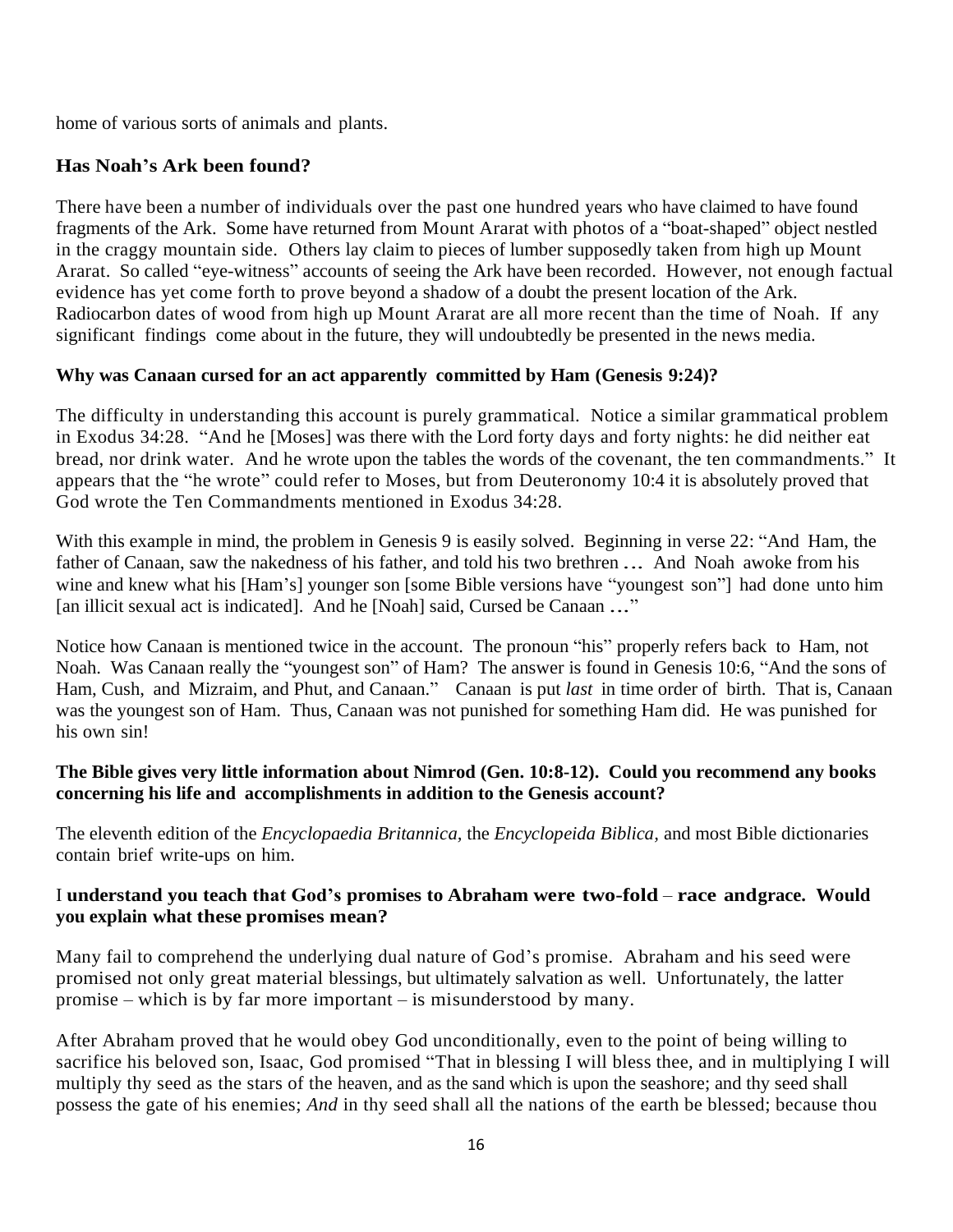hast obeyed my voice" (Gen. 22:17-18).

The physical, material, national (RACE) blessings are included in what the Bible terms as "the birthright." A "birthright" is something which is one's right by virtue of birth. The seed or the children of Abraham were guaranteed by God a multitudinous population, untold wealth and material resources, national greatness, and world power. This "birthright" was passed on from Abraham to Isaac, to Jacob, and would have then gone to his firstborn son, Reuben. But Reuben fell prey to his human weakness as he "defiled his father's bed." Because of this sin "his birthright was given unto the sons of Joseph the son of Israel *.*.."(1 Chron. 5:1). Ephraim and Manasseh, the sons of Joseph, became the rightful heirs of God's material, national blessings. Together they received the right of, and inherited, the name "Israel." They received the "birthright" and became "a nation and a company of nations" (Gen. 35:11). Also read Genesis 49:22-26 for a more detailed account of their national blessings.

But what of the second half of the original promise to Abraham?

The spiritual promise – the promise of the "One seed," the Messiah, and of the salvation through Him? This the Bible calls the "Sceptre" promise – the promise of GRACE. The "Sceptre" promise of the kingly line culminating in Christ, and of grace through Him, was handed not to Joseph but to Judah, the son of Jacob and the father of the Jewish people. "The scepter shall not depart from Judah, nor a lawgiver from between his feet, until Shiloh (Christ) come; and unto him shall the gathering of the people be" (Gen. 49:10). Yes, as Jesus later said, "salvation is of [or, from] the Jews" (John 4:22).

The promise of salvation – of GRACE – was handed down through Judah but it comes, not as a birthright, but by GRACE. It is an unmerited gift, God's pardon of sins through Jesus Christ the Messiah, who was of the tribe of Judah (Heb. 7:14). Though salvation cannot be earned, it is conditional. The condition being that we must repent, believe Jesus and His message, be baptized (immersed) and let God rule our lives.

If, like Abraham, we will obey God, we too can become recipients of God's promises. The Word of God says that if we will submit to God and accept Jesus as our Lord and Savior, "then are ye Abraham's seed, and heirs according to the promise" (Gal. 3:29). The covenant made with Abraham has the dual promise, of RACE and GRACE. But no matter what our physical genealogy may be, we can become "Abraham's seed" and receive God's great blessings.

## **Abraham is called the fatherof the faithful. Yet, the Scriptures record that he lied on at least two occasions (Gen. 12:18-20; 20:2). Doesn't this show a lack of faith on Abraham's part?**

God called Abraham a "friend" (Isa. 41:8), yet Abraham was only human and on occasion, under duress, stumbled spiritually (1 John 1:8). But throughout his long life while undergoing many severe tests, the one dominant characteristic that motivated Abraham was his absolute faith in God. Hebrews 11 is a perpetual testimony to his resounding faith. Yes, in faith Abraham "obeyed my [God's] voice, and kept my charge, my commandments, my statutes, and my laws" (Gen. 26:5). What a tremendous example!

But there were times when Abraham was unduly influenced by circumstances, by foolish counsel of others, and by his own fear of man. Under pressures of the moment, Abraham at times yielded to human reason – and sinned (Prov. 14:12). He was not always at his best spiritually. He, too, had his moments of weakness and lessons to learn. But though Abraham was not exempt from human error, God forgave him and looked upon his life in its totality and judged him faithful and righteous – worthy of eternal life. "And the scripture was fulfilled which saith, Abraham believed God, and it was imputed unto him for righteousness: and he was called the Friend of God" (James 2:23). Unlike most people, when Abraham heard the voice of God, he listened and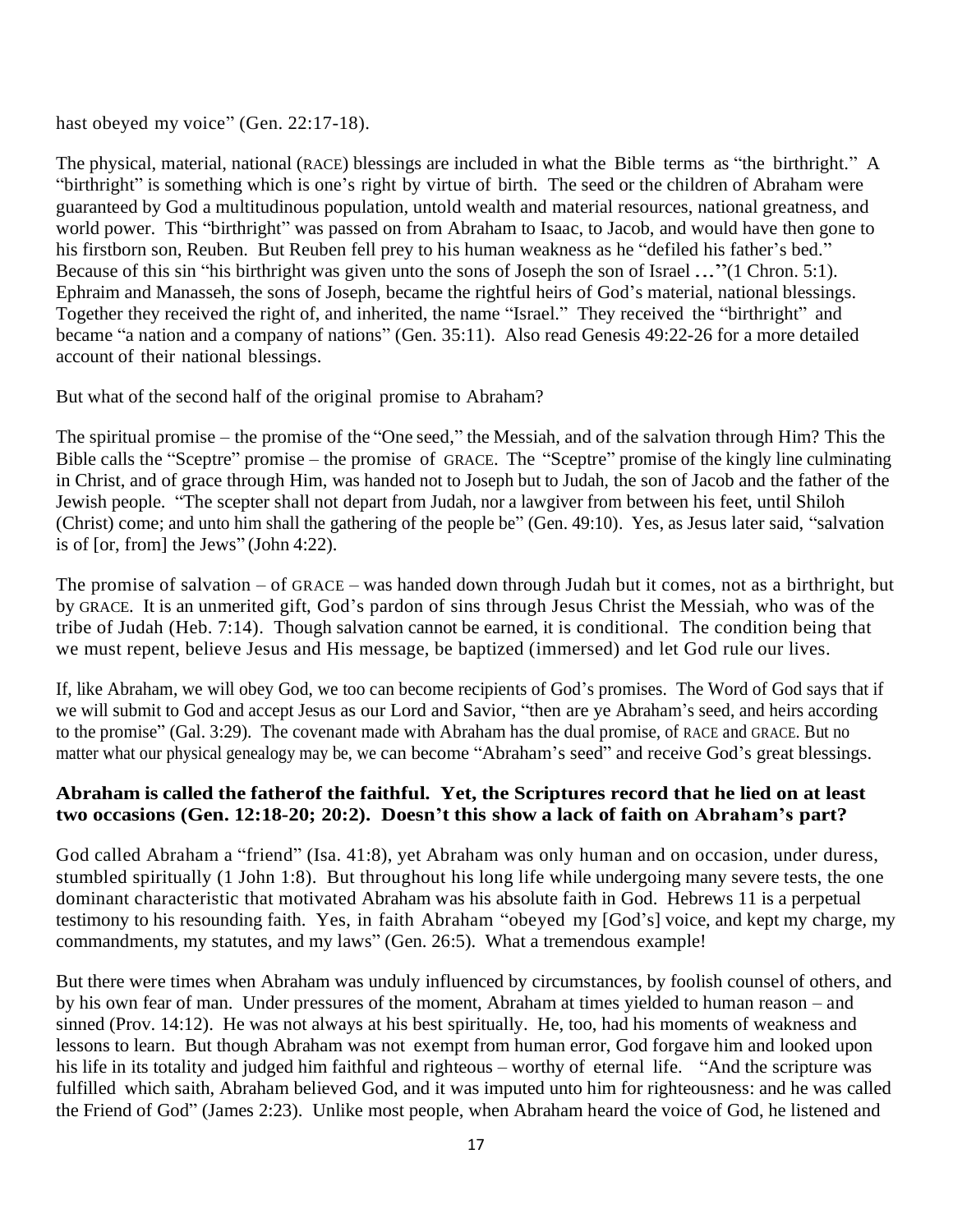obeyed. He indeed is "the father of all them that believe" (Romans 4:11).

# I **was surprised to learn Abraham and Jacob paid tithes (Gen. 14:20; 28:22). I was always taught that tithing did not originate until Moses and was part of the Mosaic law. How didAbraham and Jacob know about tithing?**

Abraham knew the importance of tithing because God taught him His statutes and laws. Notice: "Because that Abraham obeyed *my voice,* and kept my charge, my commandments, my statutes, and my laws" (Gen. 26:5).

Abraham, in turn, instructed Isaac who instructed his son, Jacob, concerning tithing (Gen. 18:19).

The English word "tithe" simply means "tenth." Therefore, when Abraham and his descendants "tithed" they gave the tenth **of their increase** to God's representative at the time. This individual happened to be Melchizedek who was the priest of the most high God (Gen. 14:18).

After God delivered the children of Israel from Egyptian bondage, He chose the tribe of Levi and established the priesthood through them. The children of Israel continued to pay God's tithe and God in turn directed the Levites, who functioned as God's representatives, to collect the tithe as their wages from God for performing the work that was assigned to them.

With the coming of Christ and the establishment of the New Testament Church, God has ordained that His tithe be paid to His true ministers. It is used to finance God's Work today.

## **Would you explain the 400 years mentioned in Genesis 15:13 and the 430 years given in Exodus 12:40? Why is there a thirty year difference between the two?**

The 430 years mentioned in Exodus 12:40 began with the *confirming* of the covenant God made with Abram. Notice Genesis 17:1-10. "And when Abram was ninety years old and nine, the LORD appeared to Abram, and said unto him, I am the almighty God; walk before me, and be thou perfect *.*.. and Abram fell on his face: and God talked with him, saying, As for me, behold my *covenant is with thee,* and thou shalt be a father of many nations *.*.. and I will establish my covenant between me and thee and thy seed after thee in their generations for an everlasting covenant, to be a God unto thee, and to thy seed after thee *.*.."

Genesis, chapter 21, continues the story. Sarah finally became pregnant at the "set time" (verse 2). This physical evidence fully confirmed the covenant, and Isaac, the son of the promise, was born when Abraham was 100 (verse 5). Since Galatians 3:17 states that the law was given 430years after the covenant was made, it is evident that the 430 years began when Abraham was ninety-nine years old and ended the year of the exodus of his descendants out of Egypt and their appearance at Sinai.

Concerning the 400-year period, Genesis 15:13 states that Abraham's *seed* – *not* Abraham – was to be a stranger in a land not theirs and to be afflicted for 400 years. This would be the length of time from the *death* of Abraham (76 years after the covenant was made – compare Genesis 25:7 with 17:1) through the 40 years' wandering to the division of the land when the children of Israel received their inheritance under the direction of Joshua. This occurred six years after they entered the land of Canaan (see Joshua 13:7-33).

## **Genesis 17:10 commands circumcision as the sign of the covenant God made with Abraham and his descendants. Is the act of circumcision necessary today?**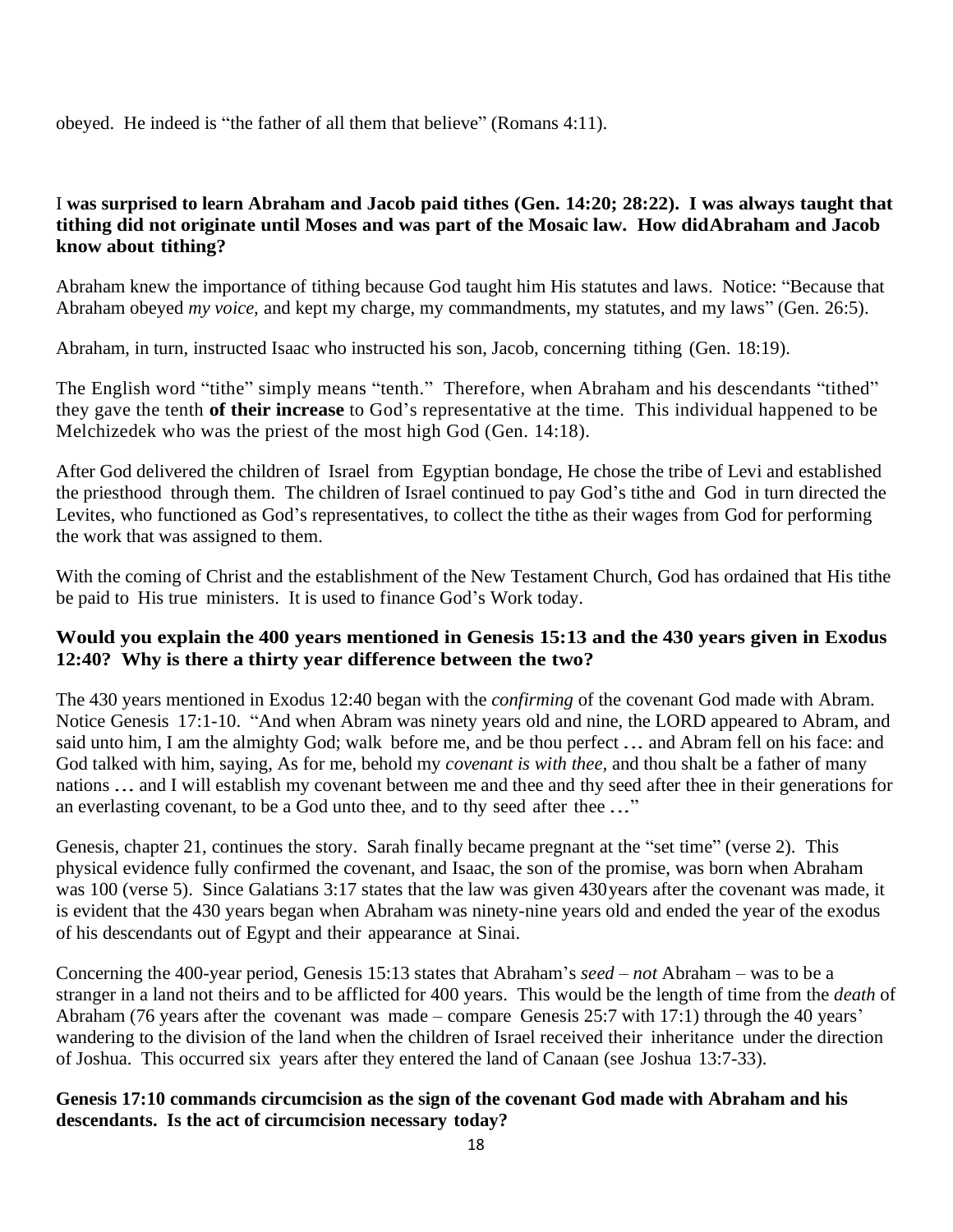No, it is not necessary as a religious requirement for salvation.

Under the new covenant, God is calling a spiritual nation composed of individuals converted and begotten by His Holy Spirit. True Christians are now all to be "circumcised" spiritually.

Physical circumcision was only a forerunner or type of circumcision of the heart (Deut. 10:16; 30:6; Jer. 4:4). Notice also, Romans 2:28-29: "For he is not a Jew, which is one outwardly; neither is that circumcision, which is outward in the flesh: But he is a Jew, which is one inwardly; and circumcision is that of the heart, in the spirit, and not in the letter *.*.."

Spiritual circumcision is a processof conversion. It is Jesus Christ whocircumcises one's heart – spiritually. "And ye are complete in him [Christ] *.*.. in whom also ye are circumcised with the circumcision made without hands, in putting off the body of the sins of the flesh by the circumcision of Christ" (Col. 2:10-11). This is why God inspired the apostles and elders of the New Testament church to decree that physical circumcision was no longer necessary forsalvation (Acts 15:24, 28).

# I **would like to know why God would "tempt" Abraham by ordering him to sacrifice his son, Isaac (Gen. 22), while James 1:13 says that God "cannot be tempted with evil, neither tempteth he any man." Please explain this apparent contradiction.**

The word "tempt" in Genesis 22:1 is translated from the Hebrew word *batham* and means "to test, to try, to prove." The "tempting" of Abraham should better have been translated the "testing" of Abraham.

Abraham proved his faithfulness by his willingness to obey God and sacrifice his only son, Isaac. Hebrews 11:17-19 states that Abraham believed God could raise up Isaac from the dead, if need be, to fulfill his promises. It is because of this kind of faith that Abraham became known as "the father of the faithful."

Abraham's willingness to offer up Isaac was a type, answering to God the Father who willingly gave up His Son, Jesus Christ, as a sacrifice for the sins of all mankind (John 3:16). Isaac, too, was a type of Jesus Christ who willingly gave himself to be sacrificed just as Christ willingly gave Himself to do His Father's will so that He could become the propitiation and atonement for the sins of all mankind (1 John 4:10; Gal. 1:3-4; Rom. 5:8).

God did not require Abraham to sacrifice Isaac. Instead, God provided a ram which, by analogy, foreshadowed Jesus Christ – the lamb of God who came to take away the sins of the world (John 1:29) by His death on the cross.

James 1:13 does not in any way, detract from or contradict God's testing of Abraham. Rather, when we look carefully at verse 13 of James 1, we find that God never tempts men *with sin.*

Satan the devil does tempt men with every kind of sin (1 Thess. 3:5); but God never does. God only tries and tests us to see if we will obey. If we put our trust in Him, He will never fail or forsake us (1 Cor. 10:13; Rom. 8:28; Heb. 13:5-6).

# **Genesis 32:30 says that Jacob saw God face to face, yet 1 John 4: 12 declares that no man has seen God at any time. I know the Bible does not contradict itself, but how can this be explained?**

The context of 1 John 4 shows that John was speaking of the Father (notice verse 10). No man has seen the Father in person except Jesus.